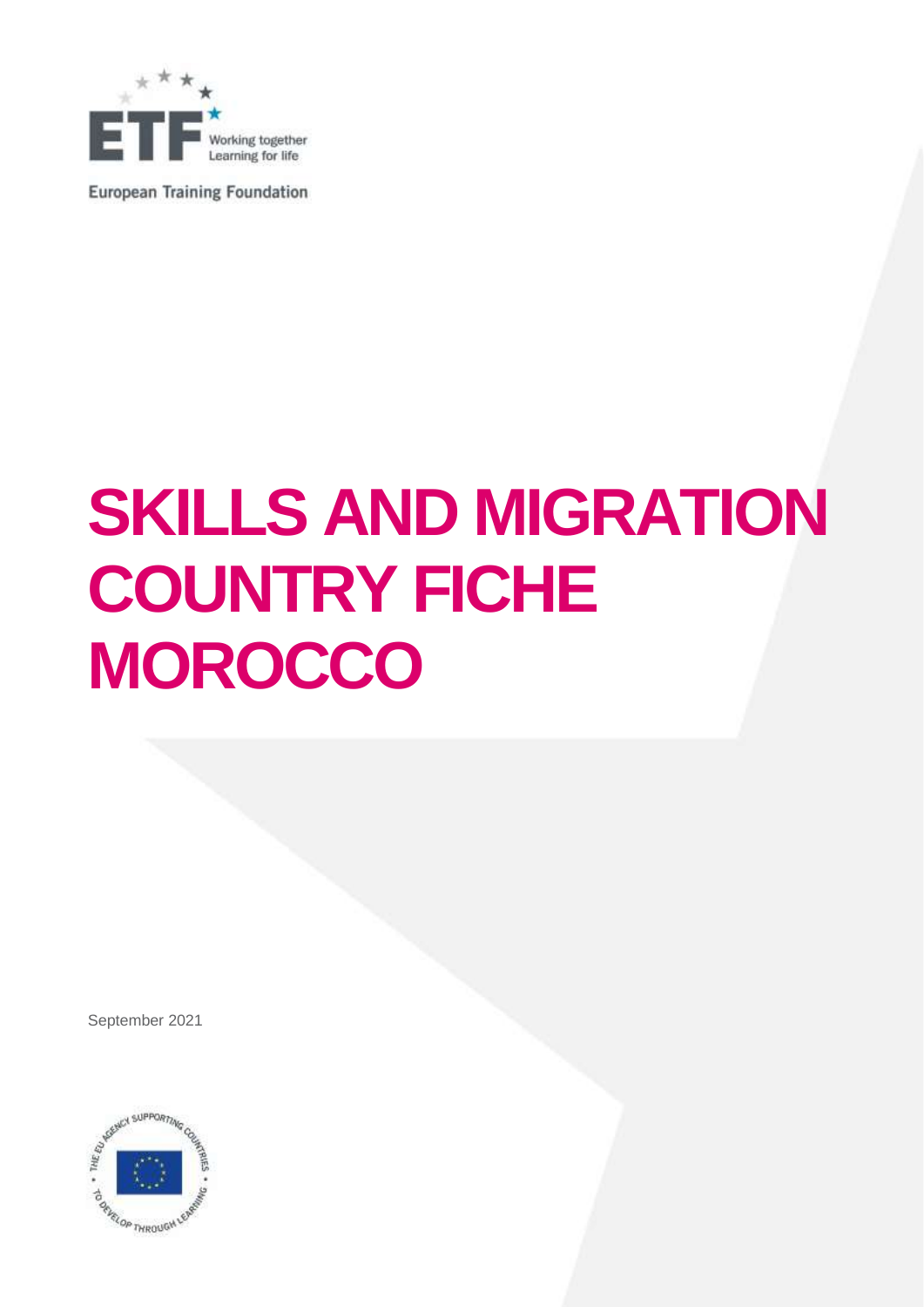Translated version. In case of doubt as to the accuracy of the information contained herein, please refer to the **original version**.

'The content of this document is the sole responsibility of the ETF and does not necessarily reflect the views of the EU institutions.

@ European Training Foundation, 2021. Reproduction authorised provided the source is acknowledged.'

[www.etf.europa.eu/en/publications-and-resources/publications/](http://www.etf.europa.eu/en/publications-and-resources/publications/)

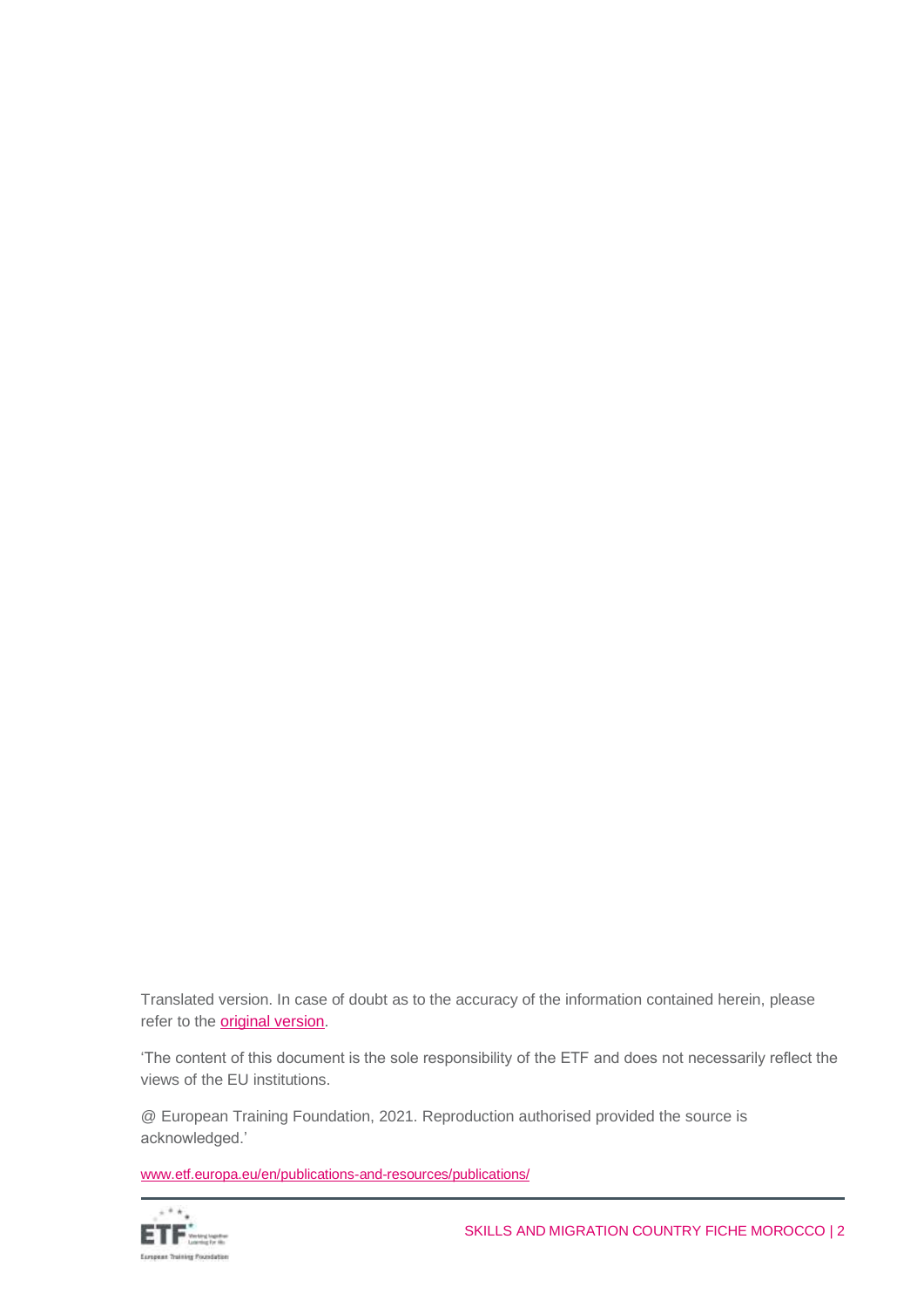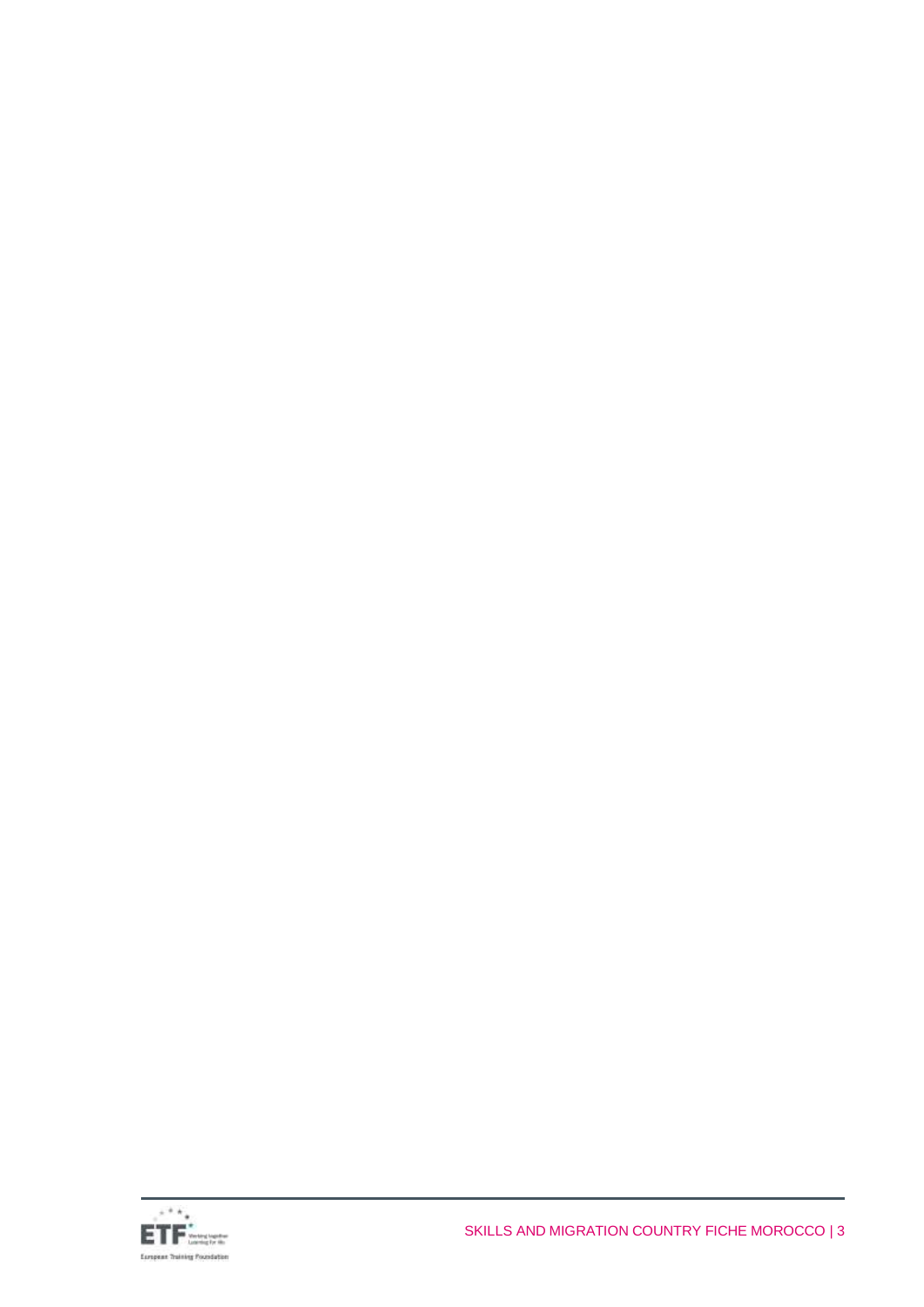# **PREFACE**

The European Training Foundation's (ETF) Skills and Migration country fiche is intended as a firstentry evidence-based analysis of the main issues relating to the skills dimensions of migration. It is composed of three main conceptual blocks.

It presents data, trends and challenges relating to the skills dimension of migration in order to provide an updated and structured state of play.

It focuses on policy developments and practical experiences to reinforce migrants' skills. Policies and projects are analysed with reference to addressing legal labour migration needs and migration and development issues. The logic behind the analysis is to identify success factors and challenges to be addressed.

It provides an overview of the main insights on the way forward in terms of policy and areas of intervention in the short to medium term.

The goal of the fiche is twofold. On the one hand, it aims to contribute to the broader policy dialogue on the skills dimensions of migration issues of specific countries with EU institutions, Member States, and international players. On the other hand, it serves as a reflection and communication tool in the policy dialogue of the ETF and national authorities in charge of human capital development. As such, the fiche will contribute to the policy analysis and policy-making support that the ETF provides to its partner countries in order to improve the employability of citizens via lifelong learning, including migration in this specific case.

The ETF fiches aim to covering the partner countries with whom circular and/or mobility schemes with EU countries can be established<sup>1</sup>.

More in-depth country-specific or cross-country studies may be produced as a follow-up to the fiches' findings and recommendations and to support the needs expressed by EU institutions. Further followup actions to the fiche could take the form of specific ETF support actions to the EU or partner countries; in line with ETF's mandate, this might include inputs to the programming of new initiatives, content monitoring or other specific actions to be agreed.

<sup>1</sup> In 2021, the fiches cover Georgia, Jordan, Lebanon, Moldova, Morocco, Tunisia and Ukraine.

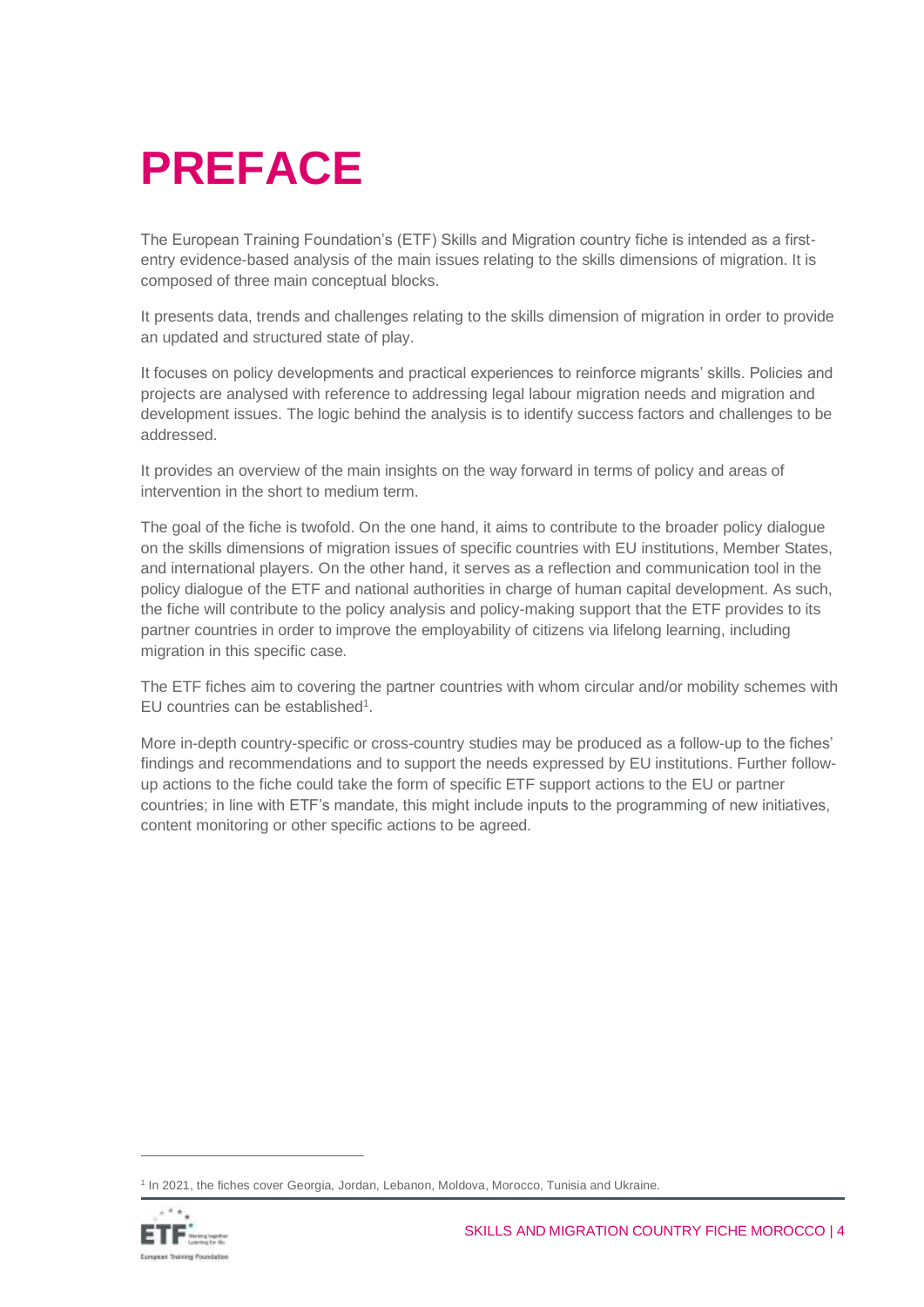# **CONTENTS**

| <b>ANALYSIS</b>                   | 6                                            |    |  |  |
|-----------------------------------|----------------------------------------------|----|--|--|
| 1.                                | Skills and migration overview                | 6  |  |  |
| 2.                                | National policy framework                    | 9  |  |  |
| 3.                                | Cooperation projects on skills and migration | 12 |  |  |
| THE WAY FORWARD                   |                                              |    |  |  |
| <b>ANNEX I: STATISTICAL ANNEX</b> |                                              |    |  |  |
|                                   | ANNEX II: LIST OF RELEVANT PROJECTS          |    |  |  |
|                                   | <b>LIST OF ABBREVIATIONS</b>                 |    |  |  |
| <b>BIBLIOGRAPHY</b>               |                                              |    |  |  |

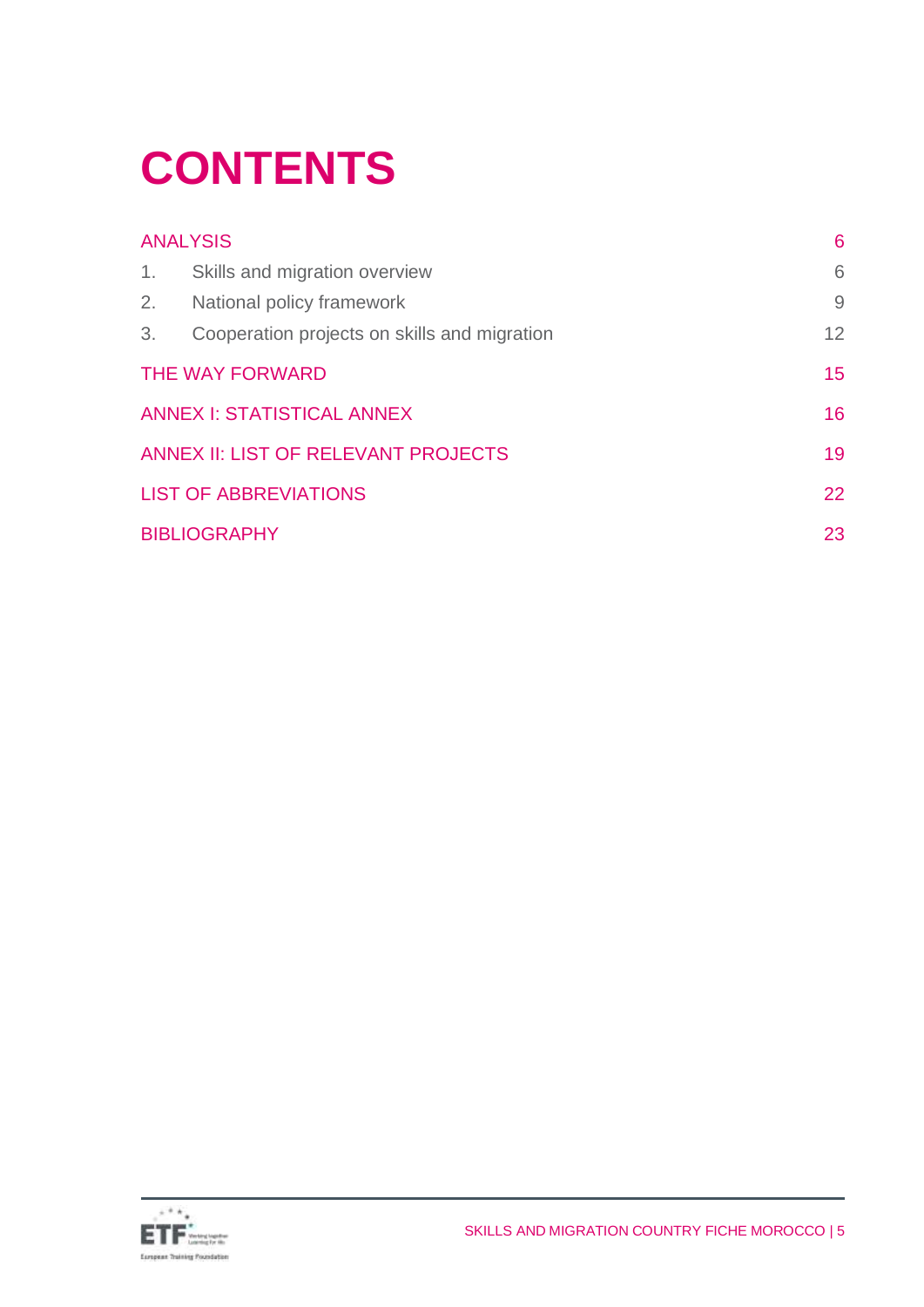# <span id="page-5-0"></span>**ANALYSIS**

### <span id="page-5-1"></span>1. Skills and migration overview

Migration is a major economic and social phenomenon in Morocco, where the situation has changed significantly over the last twenty years, including a change in the skills profile of migrants. A land of emigration, Morocco has become in recent years a country that receives economic immigrants, refugees and migrants in transit. Historically characterised by low or medium skill levels, one third of Moroccan migrants had completed higher education in 2019, according to the Haut Commissariat au Plan [Higher Planning Commission] (HCP, 2020a). The brain drain issue has therefore been taken into account in approaches to the migration phenomenon. The COVID-19 pandemic has led to increased migratory pressure in Morocco and could, in the medium term, lead to an increase in the number of migrants seeking to reach Europe.

According to United Nations (UN) data<sup>2</sup>, in 2020, 8.8 % of the Moroccan population was residing abroad (with 47.5 % of those being women) and immigrants accounted for 0.3 % of the resident population. Seeking employment was the main reason for migration, accounting for 47.4 % of emigrants (HCP 2020a). This figure reflects the deep-rooted trends in the labour market. According to the most recent HCP data, the unemployment rate for the labour force as a whole was 12.5 % during the first quarter of 2021 and, more specifically, 32.5 % for those aged 15-24 (43.2 % of women in this age group) and 19.6 % for young people aged 25-34 (28.7 % of women in this age group), despite low levels of activity. The unemployment rate among young graduates over the age of 15 was 17.9 % (29.7 % of women in this category). Figure 1 illustrates the correlation between the GDP growth rate and the number of migrants: it is clear that economic growth is not generating enough jobs to absorb population growth. Money sent home by Moroccan emigrants accounted for 6.6 % of the country's GDP in 2020 (World Bank).



#### **FIGURE 1. GDP AND MIGRANT STOCK (AS A % OF TOTAL POPULATION), 1990-2019**

Source: UN Department of Economic and Social Affairs (DESA), number of international migrants 2019; and World Bank, World Development Indicators (DataBank).

<sup>2</sup> Unless otherwise stated, all the data used in this section, and the relevant sources, are presented in the statistical annex.

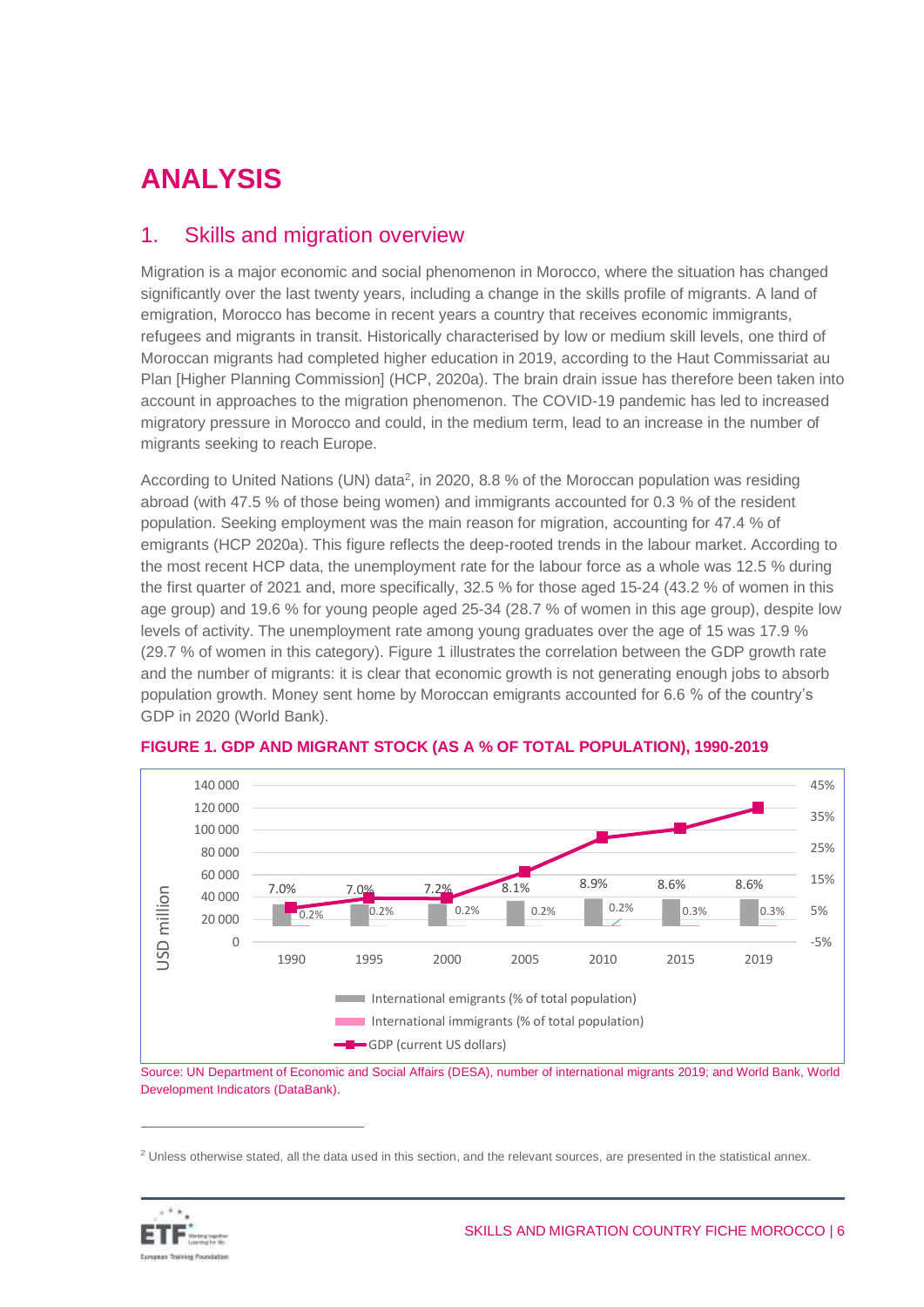Historically, Moroccans residing abroad (MRA) were characterised by low or medium skill levels, as is the case for most emigrants from Southern Mediterranean countries. In the 1950s and 1960s, Moroccan migrants were largely unskilled (or even illiterate) men, who travelled to Europe (especially France) to plug gaps in the workforce: 53.2 % of migrants had no qualifications at all, 14.3 % had some qualifications, and highly qualified profiles were very rare (Sadiqi 2004). The level of qualification of migrants started to improve from the 1980s onwards. Today, MRA have a higher level of education than the population residing in Morocco: one third of migrants (33.5 %) have completed higher education – 44.7 % of women compared with 28.4 % of men – another third have completed secondary education and 4.8 % have undergone vocational training. 16.9 % of migrants have completed primary education (20.2 % for men) and 10.2 % have no school education. The most common profiles among highly qualified migrants or those with vocational, technical and specialised training are workers in the trade and management sector, new information and communication technologies (NICT), engineers and doctors (HCP 2020a). In parallel with this change in the skills profile of Moroccan migrants, a change in the destination countries of MRA has also been noted. As shown in Figure 2, Europe remains the most popular destination (with France, Spain and Italy topping the list), receiving 89 % of migrants, but new immigration countries such as Canada and the Gulf countries are also seeking highly qualified profiles.

### **FIGURE 2. MAIN EMIGRATION COUNTRIES, 2020**



Source: UN Department of Economic and Social Affairs (DESA), number of international migrants 2020

It should be noted that around 50 000 Moroccans study abroad, which represents 15 % of the total student population (Nechad, 2018). Every year, Morocco hosts up to 15 000 students from sub-Saharan Africa, who could become a key driving force for promoting legal migration and skills development projects, including within the framework of the Action for South-South Cooperation in the migration field (see Annex II).

The brain drain problem, which involves workers with different levels of qualifications, has gradually become central to the political debate (Khachani, 2019; *The Arab Weekly*, 2019). One specific case is that of highly-skilled NICT and finance workers, who are highly sought after in Morocco and MRA destination countries alike. Almost 20 % of the 8 000 managers trained each year in various IT specialities by Moroccan training institutes choose to emigrate. Recent figures show that more than 600 Moroccan engineers leave the country each year. According to the Moroccan Federation of Information Technologies, Telecommunications and Offshoring (APEBI), France remains the top destination chosen by these engineers (ETF, Torino Process, 2020). The brain drain problem is closely linked to the cost of training these highly-skilled people and the loss that represents for Morocco. In 2007, the cost of training an engineer was around USD 32 500 (Nechad, 2018). The

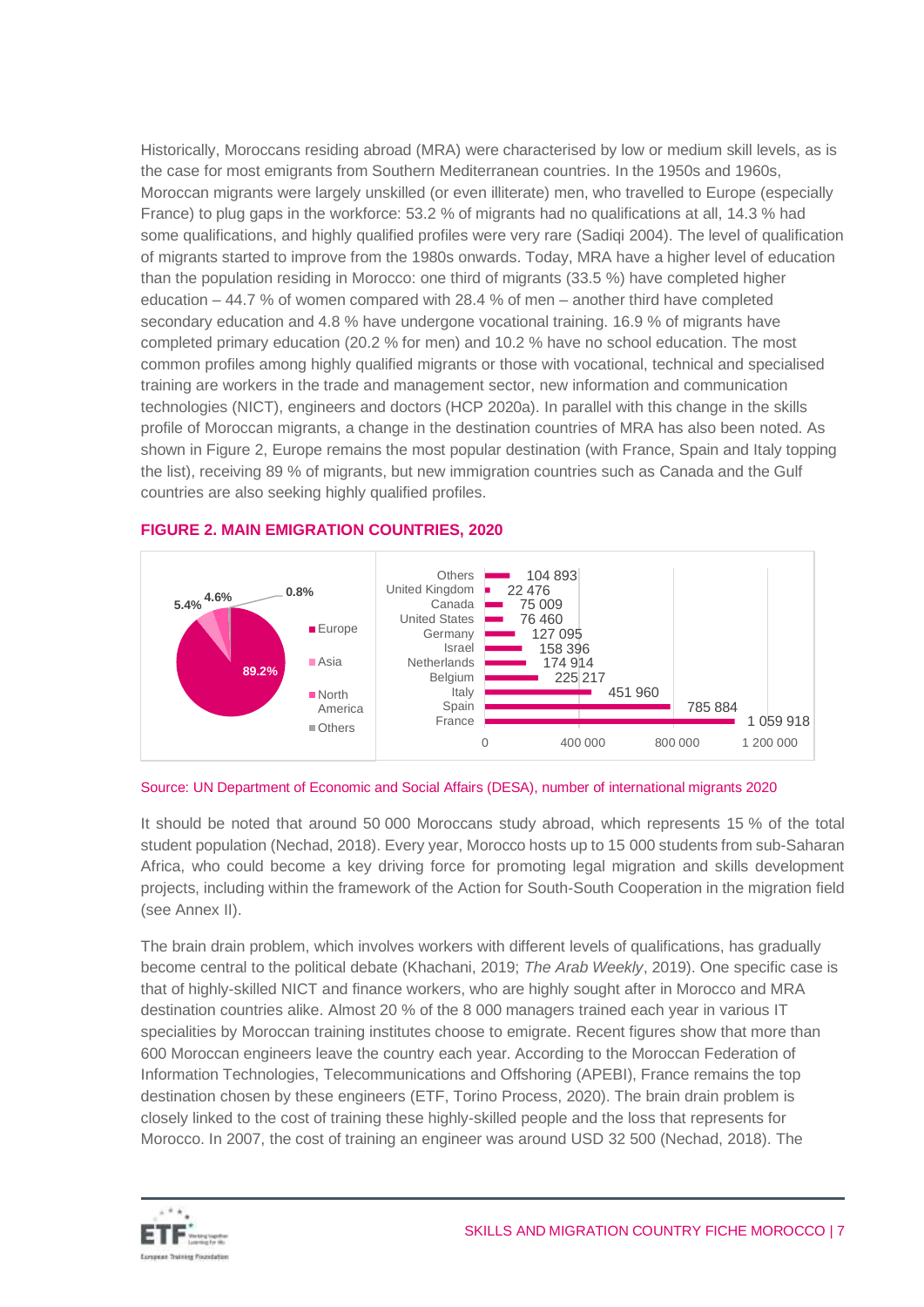medical profession is also particularly hard hit: for example, in 2014, 23 % of anaesthetists, 19 % of psychiatrists and 10 % of radiologists practising in France were from Morocco (Kouini, 2018).

The experience of migration can boost the acquisition of technical, behavioural and language skills that improve the employability of migrants (ETF, 2015). The skills of the Moroccan diaspora have increased, especially entrepreneurial skills. The International Forum of Moroccan Competencies Abroad (FINCOME) and the meetings organised by the Council of the Moroccan Community Living Abroad (CCME) with highly qualified Moroccan executives around the world (Montreal, Barcelona, Toulouse, Lyon, etc.) are interesting examples of the Moroccan government's engagement with the diaspora; it would be useful to gain a better understanding of the continuity and impact of this.

Returning migrants are an important lever for optimising the overall skills record of Moroccan migration. 28.5 % of returning migrants have a university-level qualification (39.1 % for women). Only a small minority (2.2 %) have received vocational training. Their main areas of specialisation are business management (23.7 %), followed by engineering (13.2 %), health (10.8 %) and NICT (9.3 %). It should be noted that 9.5 % of returning migrants are also employers and 32.2 % are self-employed; these rates are much higher than those seen in the non-migrant population (HCP, 2020a). However, at present, the country lacks structured mechanisms to systematically identify the skills of returning migrants. If identified, these could benefit the country's development. It should also be highlighted that the number of returning migrants is very low: around 10 000 returns are recorded on average each year, representing only a small fraction of the five million MRA and 35 million inhabitants of Morocco (HCP, 2020a).

Over the past 5 years, and in particular since the 2015 migration crisis, Morocco has become an important transit country and a destination country for economic migrants, mainly migrants from West Africa (nationals of these countries do not need a visa to enter Morocco) and, to a lesser extent, for refugees and asylum seekers. In 2014, the Moroccan Government adopted the National Strategy on Immigration and Asylum (NSIA), which made it possible to regularise more than 45 000 immigrants in 2014 and 2017 and to implement a policy for the economic integration of migrants, providing for access to education and vocational training under the same conditions as national citizens and support for developing the skills of legal immigrants. According to the 2021 national migration force survey conducted among a sample of 3 000 migrants and published in June 2021 by the HCP, just over a quarter of migrants (27.3 %) have completed higher education and 23.5 % have achieved a secondary education qualification. More than half of migrants (53.1 %) were employed in the 3 months preceding their departure from their country of origin. Almost a third of migrants (31.8 %) received training in a vocational training institution or a sectoral training centre – 17.3 % in their country of origin, 13.9 % in Morocco and 0.6 % in another country. More than half of these migrants have said they want to stay in Morocco. The survey does not provide data on the degree to which these skills and qualifications are used, but there is evidence that they are underused in the Moroccan labour market, as is the case in the labour markets of other countries in the South Mediterranean region.

In the report entitled 'The New Development Model' (Kingdom of Morocco, 2021), published following the work of a committee of experts appointed by the King, the diagnosis of the future challenges posed by migration is made clear. According to this report, Morocco will experience two phenomena: increasing immigration from sub-Saharan African countries against a backdrop of climate change and poor leverage of the growth and job potential in these countries; and increasing emigration of Moroccans to developed countries in response to a strong demand for talent and skills to address the ageing of the labour force in these countries. Morocco would therefore face two major challenges: managing immigration flows and retaining skills and talent. In its '2019 Preliminary Recommendations'

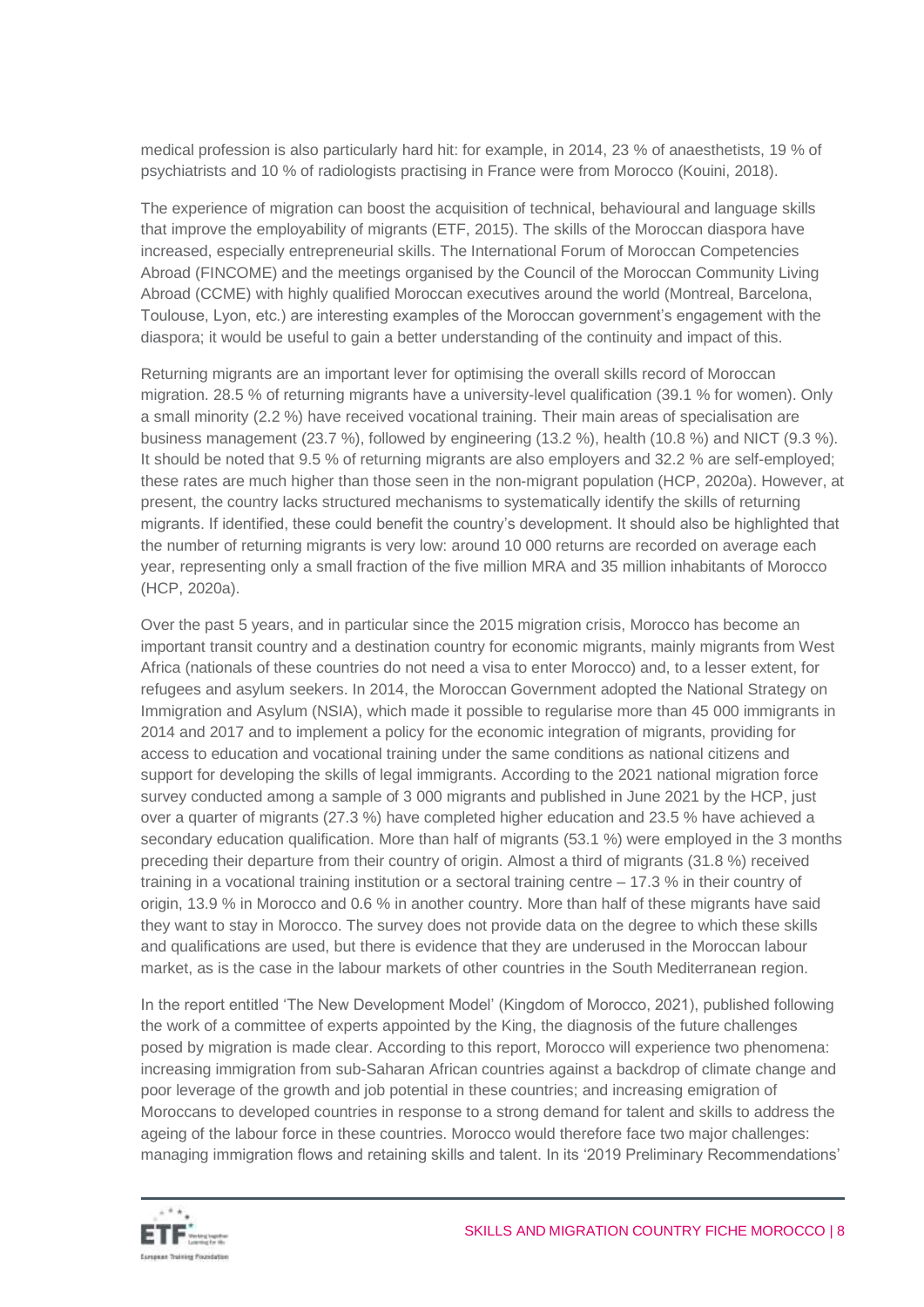(which pre-date the COVID-19 crisis), the Higher Planning Commission foresaw a net slowdown in emigration by 2025, combined with an ageing population; their projections are in line with forecasts from other international sources.

The impact of the COVID-19 crisis on migration flows in the medium and long term is not yet known. A protracted economic crisis coupled with a lack of employment opportunities in sub-Saharan African countries could trigger a significant new wave of illegal migration to Europe, affecting Morocco as a transit country. An increase has been recorded in migratory flows of Moroccan citizens to Europe, with almost 12 000 Moroccans arriving illegally in the Canary Islands in 2020. According to *Arab Barometer* 2019, 44 % of all Moroccans surveyed and 70 % of Moroccans aged 18-29 would consider emigrating abroad (although, as demonstrated by the analysis of the ETF 2013 survey, only a small proportion had actually put specific measures in place with a view to emigrating).

### <span id="page-8-0"></span>2. National policy framework

The national vision on migration (in the broad sense) is quite rich and somewhat fragmented. MRA, or the Moroccans of the World - MOW (*Marocains du monde*, MDM), as they have officially been referred to in recent years, are specifically covered by the Constitution of July 2011 (Articles 16-18 and Article 163). Morocco's policy on migration is characterised by neutrality (neither against nor in favour) and a permanent strong link with its citizens living abroad<sup>3</sup>. Since 2014, the country has formalised its approach by adopting a National Strategy for the Moroccans of the World (SNFMDM)<sup>4</sup>. In addition to preserving Moroccan identity and protecting the rights and interests of MOW, this strategy aims for MOW to contribute to the country's development: this objective is structured around five specific priorities, including the 'leveraging of MOW skills'. As part of the programme aimed at supporting the strategy, a series of specific projects is listed with a view to achieving this objective, namely the identification of skills held by MOW and the skills required by Morocco, the launch of a study on the skills of MRA and their contribution to Morocco's development projects, the establishment of an information system for monitoring and updating data on MOW skills, the creation of spaces/exchange events for Moroccan skills in the host countries, the strengthening of communication with regard to the Maghribcom platform, the organisation of skills forums, participation in exhibitions dedicated to the skills of MRA and the creation and consolidation of skills networks for MOW, and the development of skills networks for the MRA (by field of expertise and/or by country/region/seniority).

Nevertheless, the national education/training and employment support system considers migration only as a side issue, largely from the point of view of inclusion and social equity for those with the lowest levels of qualifications (Moroccan migrants) and not as a lever for socio-economic development. Support for labour migration as a specific objective to be achieved is not included in the innovative schemes for accessing international markets (beyond bilateral labour conventions). Improved alignment between migration strategies and strategies dedicated to both human capital development and employment support could contribute to improving labour migration and therefore the country's socio-economic development, as well as strengthening its overall global positioning.

Adopted in 2014, the National Strategy on Immigration and Asylum (NSIA) promotes a holistic approach to migration, which takes account of the humanitarian, economic, cultural, social, integration

<sup>4</sup> [https://marocainsdumonde.gov.ma/wp-content/uploads/2018/02/Strate%CC%81gie-Nationale-en-faveur-des-Marocains](https://marocainsdumonde.gov.ma/wp-content/uploads/2018/02/Strate%CC%81gie-Nationale-en-faveur-des-Marocains-du-Monde-Fr.pdf)[du-Monde-Fr.pdf.](https://marocainsdumonde.gov.ma/wp-content/uploads/2018/02/Strate%CC%81gie-Nationale-en-faveur-des-Marocains-du-Monde-Fr.pdf)



<sup>&</sup>lt;sup>3</sup> It should be noted that Morocco does not define Moroccans from abroad (even second or third generation) as 'emigrants', but as 'Moroccans', which puts its estimate of the number of Moroccans in the world at almost five million. However, dual nationality is taken into account.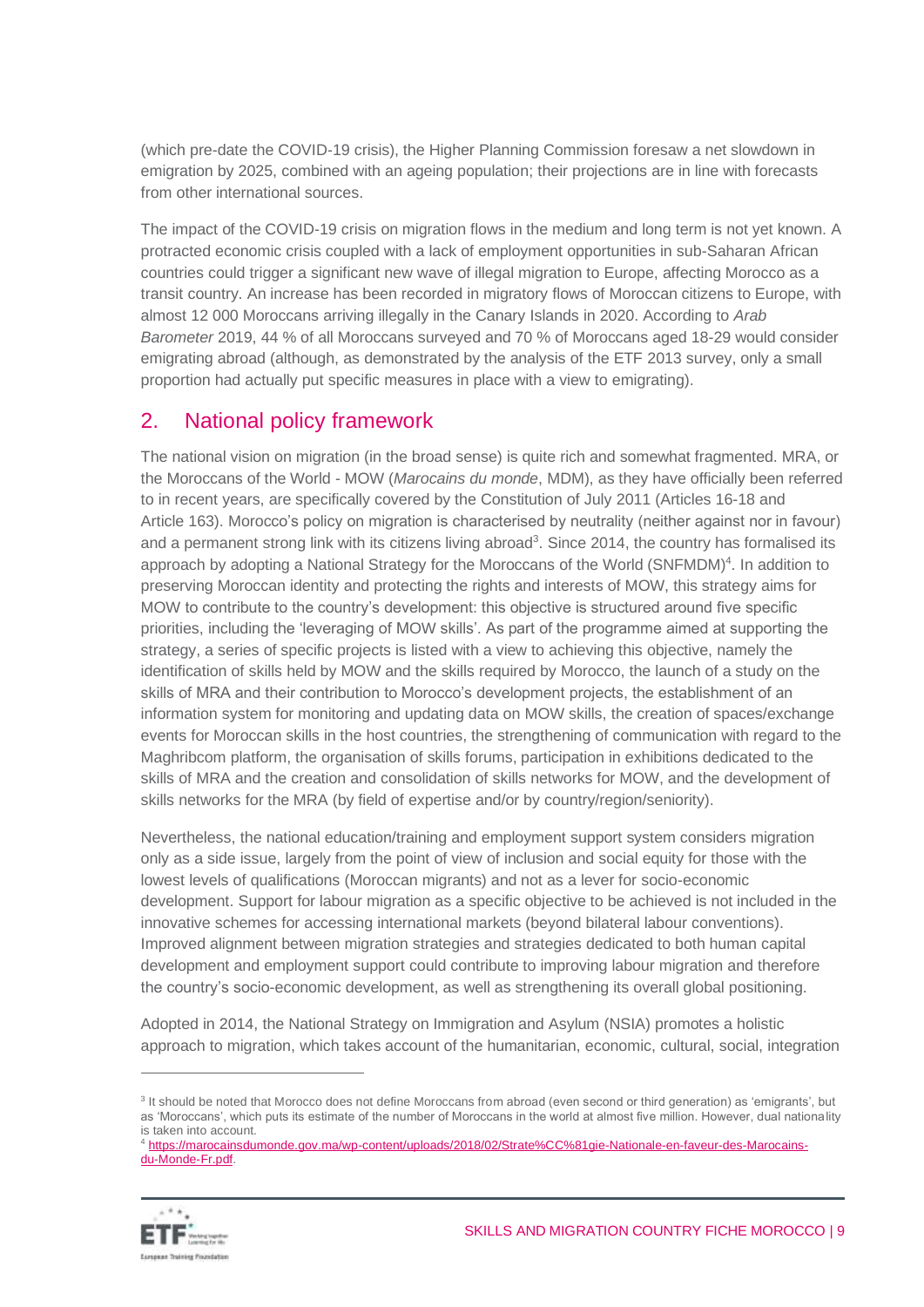and foreign policy aspects of immigrants' lives. As regards the skills of regularised immigrants, the NSIA provides for measures aimed at ensuring access to vocational training (programme 6) and support programmes for employment and business start-ups (programme 7). However, following the development of an action plan and two very comprehensive evaluation reports (2017 and 2018, see MDCMRE, 2018), the implementation of the NSIA has slowed somewhat since 2018, and the issue of the effective use of immigrant skills is not yet the subject of a national medium and long-term vision. Routine collection of the data on these skills only began in 2021. However, these skills are used informally and spontaneously, especially in the areas of tourism, agriculture, cleaning, construction and public works, and health care. As is the case in the other countries in the region, immigrants working in the informal sector in Morocco find themselves in competition with the very low-skilled marginalised groups of the population, particularly in rural areas (36 % of the total population).

The degree to which the two strategies interact with the national education and training system for the achievement of migrant skills objectives remains unclear. As regards human capital development strategies, migrants and immigrants (as well as refugees) are not included among the main targets of the planned actions. In spite of all the attention the country pays to the central role played by lifelong learning against a backdrop of equity, equal opportunities and social inclusion, the issue of migration is only mentioned once in its Strategic Vision 2015-2030, which focuses on those with very low levels of education. The issue of (potential) migrants is addressed mainly from a social perspective: the migrant population is therefore listed in Action 25 of Lever 5 among the populations targeted by continuous and sustainable learning through non-formal education and literacy programmes.

The National Vocational Training Strategy 2021 and the action plans of the Office of Vocational Training and Employment Promotion (OFPPT) also fail to address the issue of migration, which does not feature in their main tools for reflection and action. The approach remains national: attention is focused on the country's labour market needs and the skills required by Moroccan companies working abroad. The development of South-South cooperation is essentially limited to the scope of the training offer, with no implications for access to the labour market, and consists of helping African 'friend' countries to set up training institutions and increase the annual quota of educational places reserved for African trainees in Morocco.

The establishment of a National Qualifications Framework (NQF), which is the result of close cooperation between the education/training system and the social partners, is worthy of note. The NQF is a major national project that aims to improve opportunities for the mobility and integration of workers and learners within the country and internationally through the introduction of a system of readability and portability of citizens' skills. Comparable to the European Qualifications Framework, a tool created by the European Commission, the NQF also aims to boost the prospects for labour migration between Morocco and the European Union. It should be noted that, with the support of the ETF, Morocco has taken substantial steps to deepen the dialogue and improve its knowledge of the certification systems of other countries in the region (notably Tunisia, Egypt and Jordan). Morocco's aim is therefore to improve the readability of learning credits for certain occupations in order to meet the social and economic requirements of the country and the changing labour markets, and to facilitate national and international mobility, both to Europe and to other countries in the region.

Also with a view to inclusion, the National Employment Strategy 2015-2025 (NES)<sup>5</sup> identifies the management of migration for professional purposes as one of its cross-cutting objectives for social

<sup>5</sup> <https://www.travail.gov.ma/mtip-espace-emploi/strategie-nationale-pour-lemploi/?lang=fr>

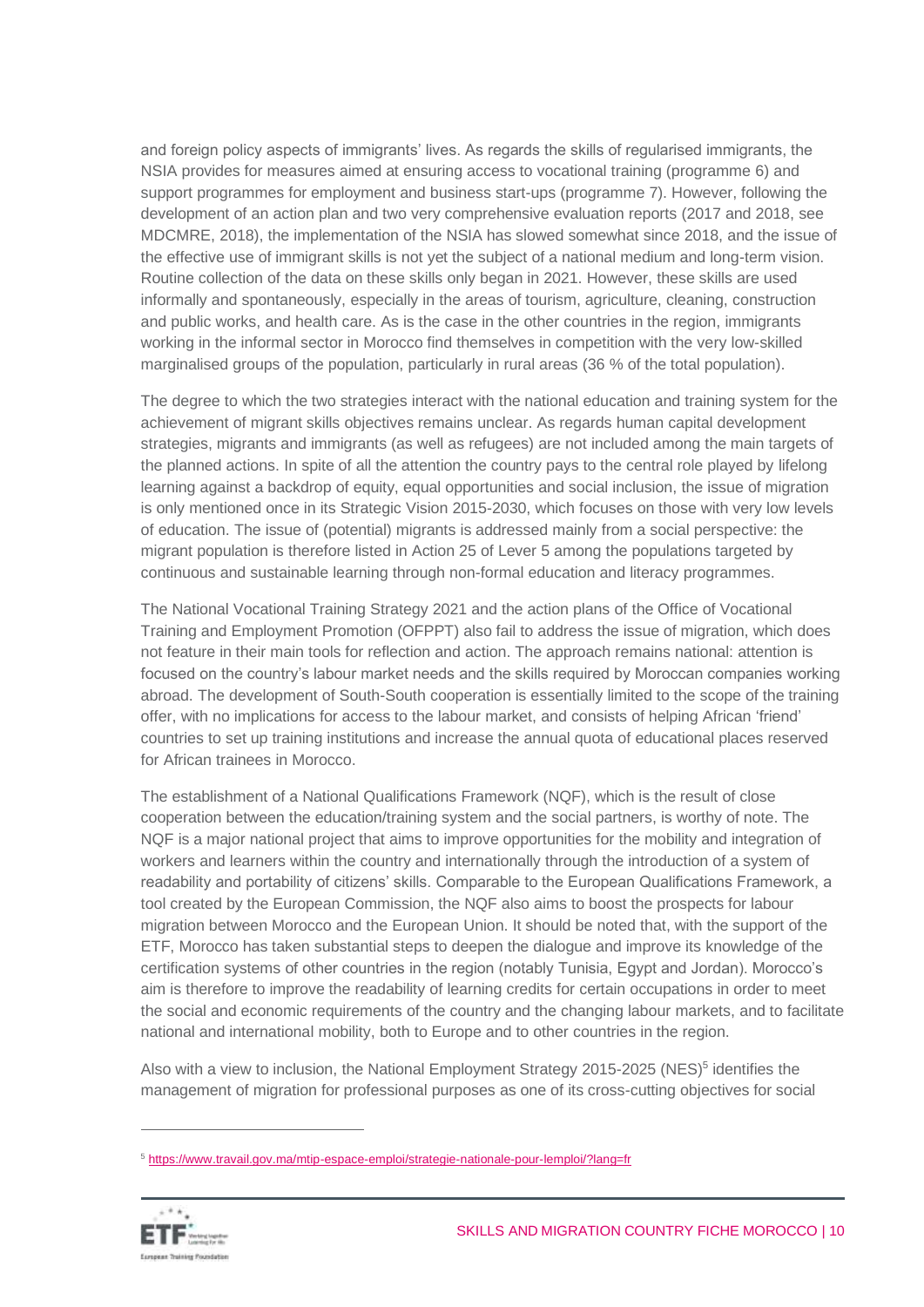equity. Nevertheless, there is no strategic focus nor operational objective dedicated to this subject, although the NES recognises the specific needs of three categories of migrants, namely: a) return migrants forced by crises in the countries hosting Moroccan nationals, b) legal migrants to support the specific needs of companies in terms of skills, and c) transit illegal migrant workers. It should be noted that when the NES was adopted in 2015, permanent immigrants and refugees in Morocco were not yet recognised as a national priority due to the novelty of these phenomena. The link between migration abroad and graduate unemployment (resulting, among other factors, from shortcomings in education systems from both a qualitative and quantitative point of view) is not taken into account in the strategic reflection on the redevelopment of human capital development systems in spite of the high unemployment rate among young people with a degree/secondary or tertiary education. For example, in the Annual Labour Market Report published by the National Labour Market Observatory (ONMT, created in 2015), migration only gets a brief mention (International Labour Organisation, ILO, 2020), and the ONMT, which was designed as an instrument for steering human resources development policies, does not produce information on migration.

In the report entitled 'The New Development Model', one of the five transformative building blocks for initiating the new development model identified is specifically dedicated to the Moroccans of the World. This calls for: the introduction of incentive-based approaches to attract more MOW to highlyskilled positions in cutting-edge sectors such as NICT, biotechnology or renewable energy; the creation of a database of MOW that can be accessed by private and public Moroccan institutions; and the recruitment of MOW to develop scientific research and innovation activities in order to capitalise on the expertise acquired by the diaspora in this field.

The governance of migration is relatively well developed, but somewhat fragmented: the institutional dimension is taken care of by the Delegate Ministry of Foreign Affairs, African Cooperation and Moroccans Residing Abroad (MDCMRE) in Charge of Moroccans Living Abroad and includes a Directorate for Communication and Mobilisation of MOW Skills and a Directorate for Migration Affairs, responsible for implementing the NSIA<sup>6</sup>. Interinstitutional coordination is ensured by two parallel coordination structures (for the NSIA and SNFMDM), supervised by an interministerial committee, with a steering committee comprising around 10 of the institutions and ministries involved (the steering committee is expected to meet at least twice a year) and four programme committees. Several other institutions are involved in migration issues, such as the Council of the Moroccan Community Living Abroad (provided for by the Constitution), the Hassan II Foundation for MRA (which includes an observatory on the Moroccan migrant community living abroad), and the ministries and agencies concerned by the various aspects relating to this issue, in particular the Ministry of Interior (which has a National Migration Observatory, the functions and activities of which are not especially clear). As regards human capital development, the Ministry of National Education, Vocational Training, Higher Education and Scientific Research and the Ministry of Labour and Professional Insertion could play a much greater role. The OFPPT, the National Agency for the Promotion of Employment and Competencies (ANAPEC) and National Mutual Aid contribute to the implementation of the specific actions provided for in their own strategies. However, this governance structure (in particular the coordination and monitoring functions) has been slowing down since 2018 and the momentum driven by the implementation of the two migration strategies in 2014 is running out of steam.

At international level, migration has been a priority area for action for several years now – notably as a fundamental component of Morocco's African policy. His Majesty Mohamed VI has taken control of the

<sup>&</sup>lt;sup>6</sup>The Ministry of Interior is responsible for all security-related matters.

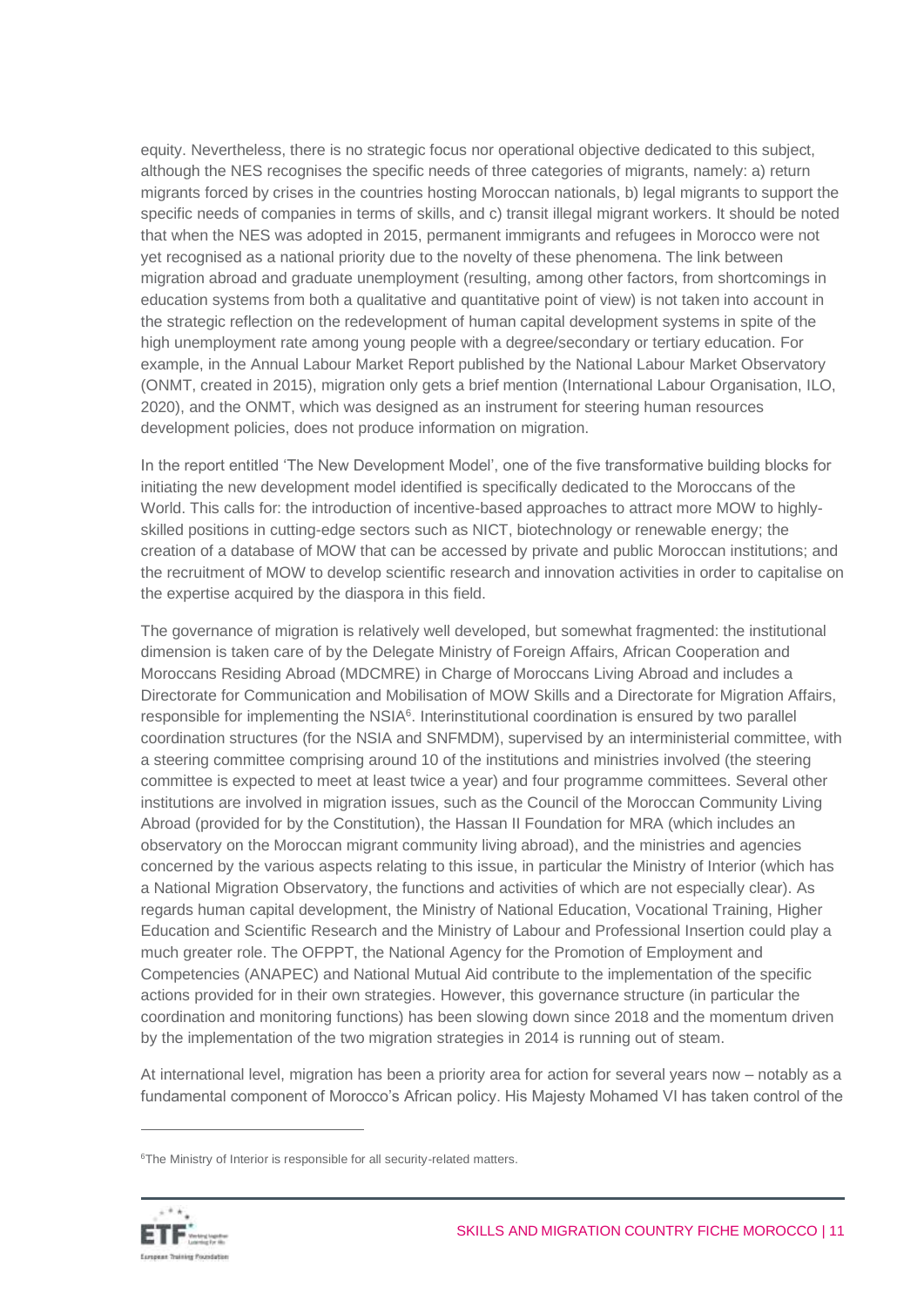operations, placing Morocco in the spotlight with the launch of the Rabat Process in 2006 (this brings together 60 European and African countries and provides for political cooperation on migration issues), the co-chairmanship of the Global Forum on Migration and Development 2017-2018, the signing of the Global Compact for Safe, Orderly and Regular Migration in Marrakesh in December 2018 and the launch of the Marrakesh Agenda 2018-2020. The programme included the establishment of an African Migration Observatory under the aegis of the African Union, which was inaugurated in Rabat on 18 December 2020.

An ILO report published in 2020 provided a comprehensive analysis and evaluation of the information system on international labour migration to and from Morocco, together with detailed recommendations for updating these statistics. Morocco is also home to networks of migration researchers, such as the Moroccan Association for the Study and Research of Migration (AMERM), the International Forum of Moroccan Skills Abroad (FINCOME) and the Policy Centre for the New South (PCNS).

### <span id="page-11-0"></span>3. Cooperation projects on skills and migration

Faced with varying and profound changes in migratory dynamics, Morocco has gradually set up a series of projects in the field of migration. Many international donors and technical partners are committed to the issue of migration, and actions are often carried out in cooperation with public institutions and civil society organisations. Since 2014, the EU has contributed EUR 342 million to migration programmes with Morocco.

This section covers Migrant support measures from an employment and skills perspective (MISMES), which have already been thoroughly analysed by the ETF (ETF, 2015). A partial list is provided in Annex II. Among the measures that demonstrated a high level of involvement on the part of the national authorities and a holistic approach to migration issues are the measures carried out within the scope of the Sharaka programme, the aim of which was to support the implementation of the EU-Morocco Mobility Partnership (2014-2017). The programme covered several pillars, including the strengthening of the Moroccan authorities' institutional capacity to manage migration, in particular during the reintegration of migrants returning to Morocco. The programme also provided support to the Ministry in charge of Moroccans Living Abroad and Migration Affairs (MCMREAM) and ANAPEC in their organisational reforms, and helped them to improve their bilateral cooperation with partners abroad. The active involvement of ANAPEC facilitated the diagnosis of capacities, which led to a strengthening of the agency's services aimed at integrating immigrants into the labour market. This success can be attributed to the consultation between public stakeholders (such as ministries and agencies), international bodies, European partners and civil society, which has enabled operational synergies to be implemented on the basis of a deeper knowledge of migrant profiles.

A pioneering project, 'Accessing Overseas Employment Opportunities for Moroccan Youth', was launched in 2015. Organised around the themes of legal migration and skills development, this pilot project implemented by the GIZ and the World Bank in cooperation with ANAPEC targeted the tourism and catering sectors: 150 candidates were pre-selected to complete a two-year apprenticeship in Germany. During the 6 months leading up to their departure, the selected candidates completed an intensive German language course and a module on intercultural orientation and expectations management (organised by OFPPT). The project also aimed to boost ANAPEC's institutional capacity and technical assistance.

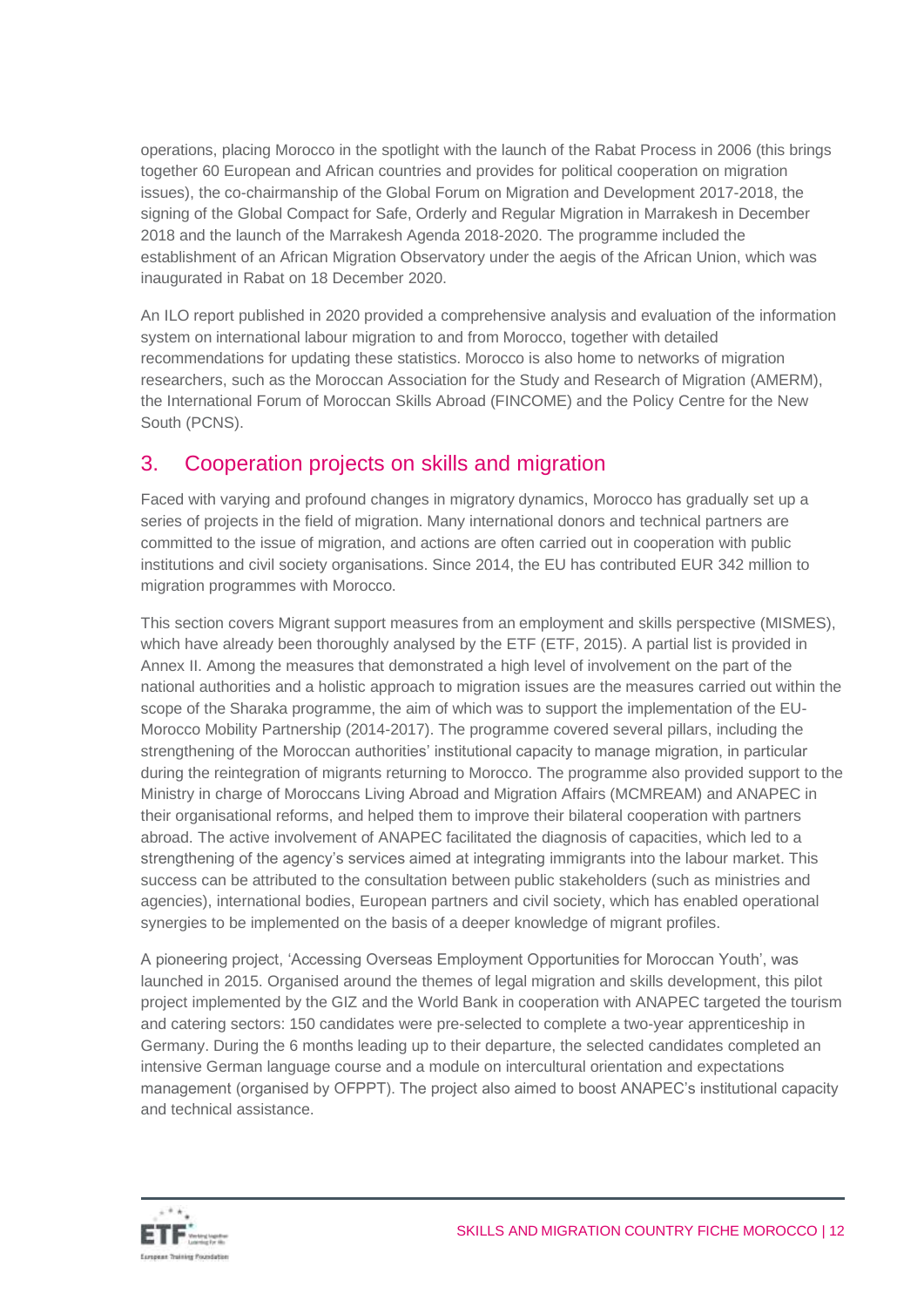Since 2017, Morocco has also benefited from four of the legal migration pilot projects funded by the EU and implemented in partnership with Member States. Notable examples include the PALIM project, which aimed to address labour shortages in Belgium and Morocco through innovative mobility models. The training offer, the support for integration, the individual monitoring and, above all, the attention to the needs of the Moroccan labour market were potential factors for the success of this initiative. The proposed model, which brought together a range of different stakeholders, could be replicated in other sectors of the labour market, while also addressing the brain drain issue. The project achieved a high level of ownership, based on partnerships between the Flemish and Moroccan employment services (VDAB and ANAPEC), the Flemish employers' federations (VOKA and Agoria), their Moroccan counterparts (the General Confederation of Moroccan Enterprises - CGEM - and APEBI), the Federal Agency for the Reception of Asylum Seekers (Fedasil) and the Flemish Integration Agency.

The 'Young Generation as Change Agents' project offered the opportunity to carry out studies on priority topics for Morocco's socio-economic development (renewable energy, biotechnology, food industries, tourism management, social and solidarity economy in particular). It could help to consolidate mobility within Moroccan higher education and create positive synergies between circular migration, human capital development and the development of the country, which would also benefit the Moroccan labour market.

Also in the field of mobility, the 'High Opportunity for Mediterranean Executive Recruitment' (HOMERe) project builds on a well-established network of academic, business and professional organisations active in the Mediterranean region and aims to boost the mobility of young students from Egypt, Morocco and Tunisia by offering traineeships in companies based in France that also have a presence in the target countries. HOMERe uses the mobility of work placements as a tool to overcome the skills mismatch of young people. There are several factors that point to the success of the HOMERe project: the project addresses real business needs and promotes the acquisition of professional and soft skills; it could also have a positive multiplier effect if confirmed and implemented in new business sectors and other countries in the Euro-Mediterranean region.

Finally, the THAMM project (Towards a Holistic Approach to Labour Migration Governance and Labour Mobility in North Africa), launched by the EU in 2018, should also be mentioned. This multi-purpose project aims in particular to improve the mechanisms for the assessment, certification, validation and recognition of migrants' skills and qualifications. The willingness to prepare migrants for access to foreign labour markets is a factor likely to make the project a success. Thanks to its skills development component, migrants will also be able to apply the skills, techniques and technologies they have acquired abroad when they return to their home communities, thereby improving their employability. In Morocco, support for this project will be ensured through the active engagement of key institutions such as: MCMREAM; the Ministry of National Education, Vocational Training, Higher Education and Scientific Research; the Ministry of Labour and Professional Insertion; ANAPEC and employers' organisations. In addition, the success of mobility programmes can be ensured through the active involvement of employers from EU Member States, who will invest substantial resources and bear a considerable share of the costs associated with preparing and supporting labour migration, staff housing, travel and visa costs, mentoring of migrant workers during the integration process, etc.

An interesting experience in the field of migration and skills is the African Alliance for the Development of Vocational Training, which was set up by Morocco in 19 sub-Saharan African States in April 2017 in

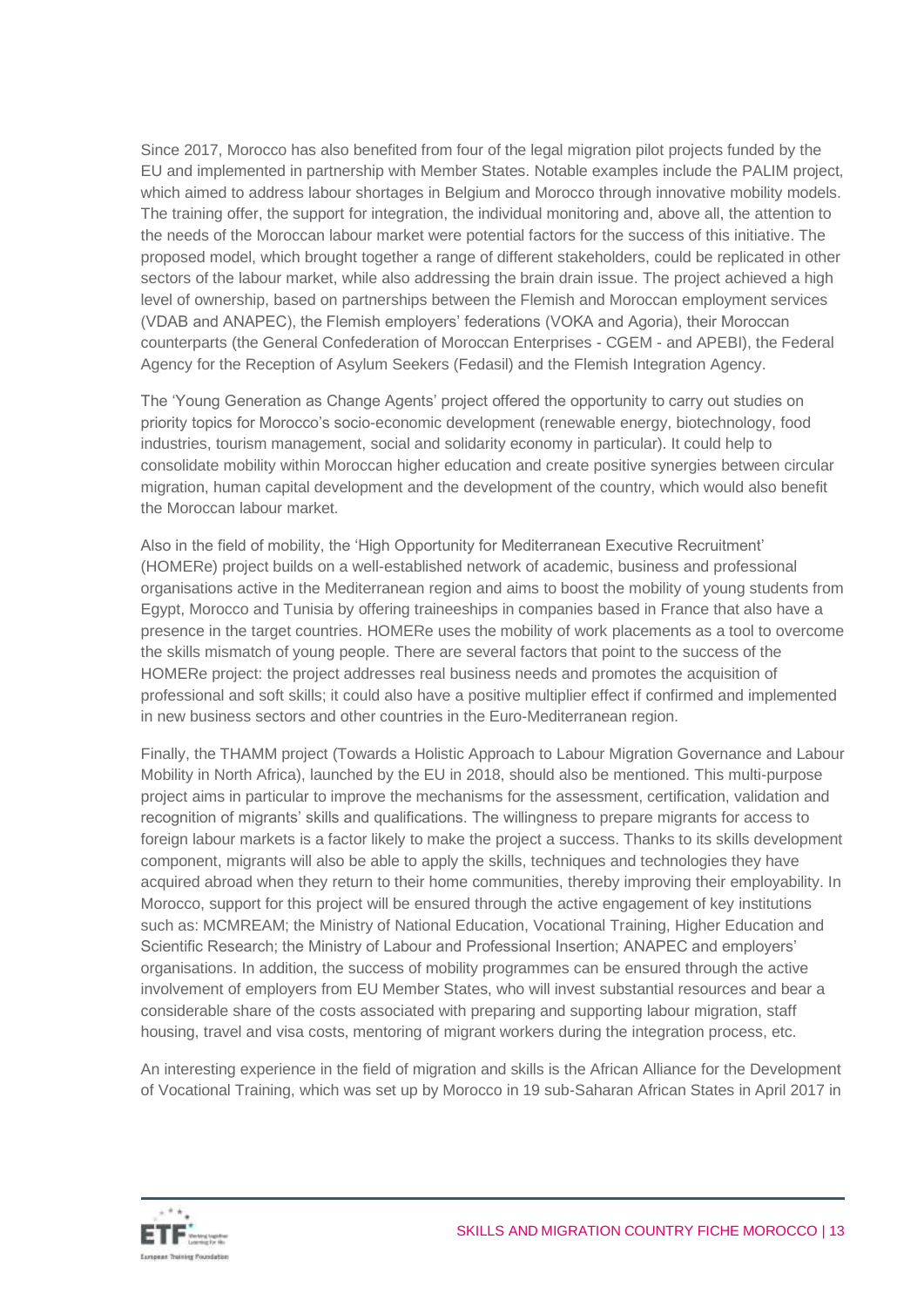collaboration with the African Development Bank (in Morocco, the partner institution is the OFPPT)<sup>7</sup>. Although it does not yet include a migration dimension, its potential as a tool for developing a common framework for the recognition of qualifications and the certification of skills, thereby facilitating skilled migration between its member States, should not be overlooked.

The projects analysed present different features of interest:

- The focus on the labour market not only takes account of the needs of the destination countries, but also the needs of the country of origin in terms of students/migrants in such a way that everybody benefits. In this respect, the projects include both a development dimension and a migration dimension.
- As regards the first aspect, the participation of Moroccan employers alongside government institutions demonstrates a 'broader' national ownership and a vision in which migration is not only a lever for social inclusion, but also a lever for productivity and economic development.

However, other aspects remain to be examined, such as the sustainability of the measures and the future integration of the experiences gained from these pilot projects into national strategies and migration dialogues entered into with the countries of destination, the possibility of scaling them up (particularly in terms of cost), which will require a robust monitoring and evaluation system, and consideration of the issues associated with returning migrants.

### ETF support

The ETF has been working in Morocco for over 20 years. Historically, its main purpose was to promote the relevance of education and vocational training systems to the needs of the labour market (a topic directly linked to the structural causes of migration), but it recently extended its mandate to encompass seeking out and supporting human capital development policies. In this context, the ETF's analysis and work on migration focuses on issues relating to the profile of migrants and developing their skills.

Therefore, of the ETF's many interventions, it is its support aimed at advancing the National Qualifications Framework that plays a key role. Once finalised, this framework will effectively facilitate mobility by establishing equivalence and ensuring that Moroccan qualifications are recognised both domestically and abroad.

The ETF has already produced studies and analyses on the skills of Moroccan migrants as part of its research activities. For example, the 'Migrant support measures from an employment and skills perspective' study (ETF, 2015) lists and analyses the different migrant support measures implemented to facilitate their training and access to employment before, during and after their migration experience. The 'Migration and Skills Survey' (2013), which was conducted among a representative sample of potential migrants at national level, looks at the role that skills play in the migration phenomenon in Morocco.

<sup>7</sup> <https://www.ofppt.ma/index.php/fr/alliance-africaine>

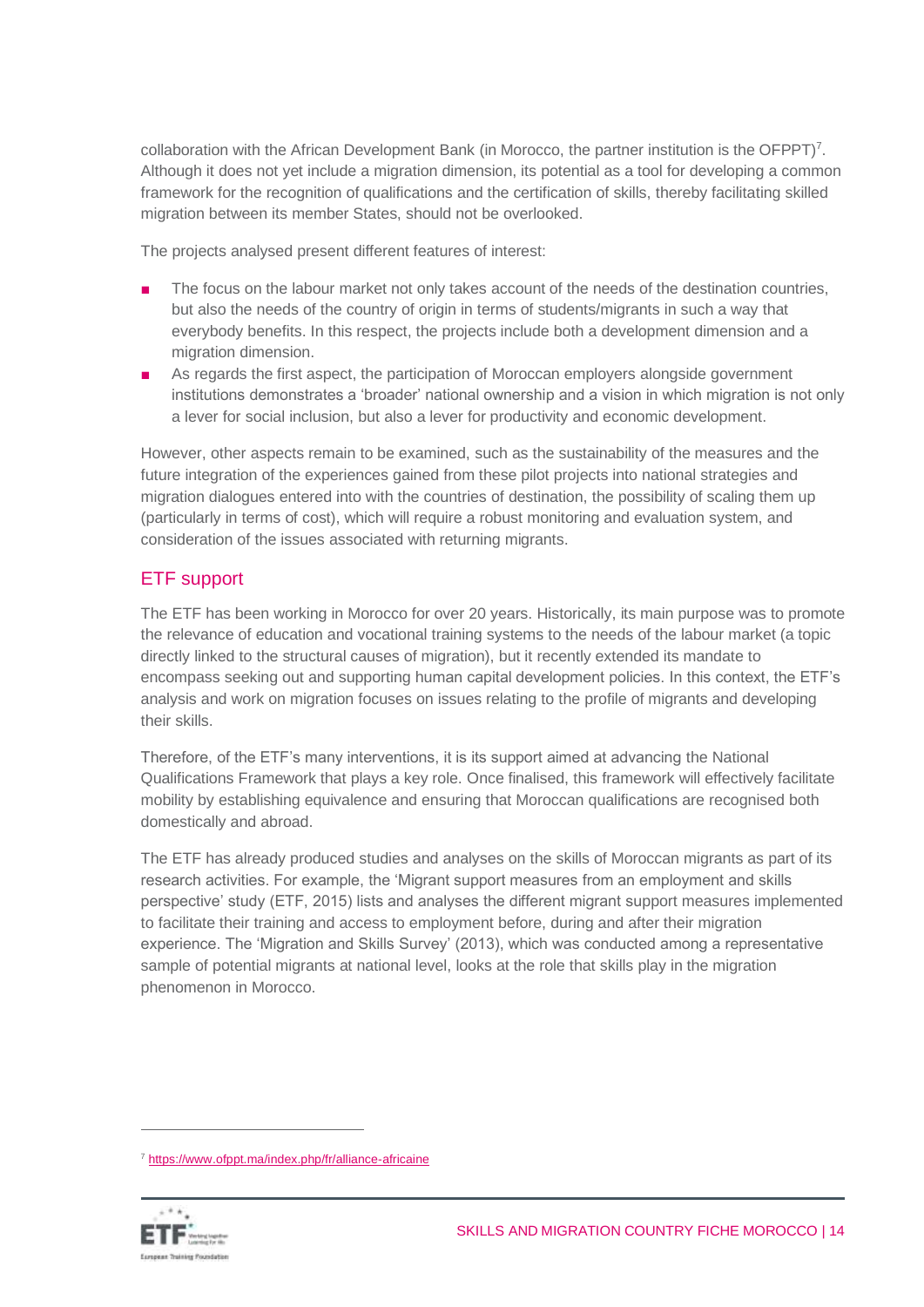# <span id="page-14-0"></span>**THE WAY FORWARD**

While the skills of the Moroccan diaspora have improved over the last two decades, leading to a brain drain in certain sectors of the economy (engineering, finance, health, information and communication technologies), migration policies have not succeeded in implementing a set of interventions that would optimise the balance of migration flows in terms of human capital and skills for the country's own development. The challenge for the coming years will be to ensure the implementation and follow-up of the initiatives proposed by the report entitled 'The New Development Model', and to develop a migration and skills strategy that takes account of the most skilled migrants, as well as medium skilled migrants and those who acquire technical or professional skills during their migration.

The following courses of action can be derived from the analysis of the situation.

- The Moroccan diaspora could act as an intermediary between the country of destination and the country of origin and as a driving force for development; the brain drain could therefore be turned into a brain gain through the establishment of international cooperation networks and partnerships (Nechad, 2018).
- The development of more effective measures to encourage qualified migrants to return to Morocco or to contribute to the country's development, bearing in mind that the rate of return is currently low (10 000 per year). This policy should include specific measures for Moroccans studying abroad in order to facilitate their return and their contribution to Morocco's development. In particular, academic exchange agreements and the creation of accredited research centres in Morocco and in the countries of destination favoured by Moroccan students could be envisaged.
- The establishment of systematic mechanisms for recognising the skills of returning migrants and immigrants, and Morocco's participation in international certification frameworks.
- The management of the skills gained by Moroccan migrants must be taken into account in the migration dialogues already under way, in particular with European countries and the EU, in such a way as to ensure that everybody benefits (including the migrants); this will allow the brain drain situation to be addressed. New formulas could be tested, in particular those combining mobility and skills development (including in the areas of e-mobility, virtual migration, nomadic work, circular migration and the platform economy).
- The Talent Partnerships provided for in the new EU Pact on Migration and Asylum offer opportunities in this regard. The lessons learned from the pilot projects conducted in Morocco make it possible to implement projects on a larger scale, involving the European and Moroccan private sectors in governance and implementation mechanisms, organising legal migration channels with a detailed analysis of labour market needs and supporting the development of appropriate skills (new skills/qualifications, new occupations and lifelong learning schemes).
- The skills profiles of immigrants could be further studied and taken into account in a strategy aimed at optimising the contribution of migration to human capital formation.

In conclusion, the inclusion of these courses of action in a national strategy on migration and skills or the integration of migration, development and the optimisation of skills into the migration strategies already adopted seems more than justified. In any event, an essential factor would be the integration of migration as a key variable in sectoral policies for human capital development (education and vocational training), as well as for employment and local development.

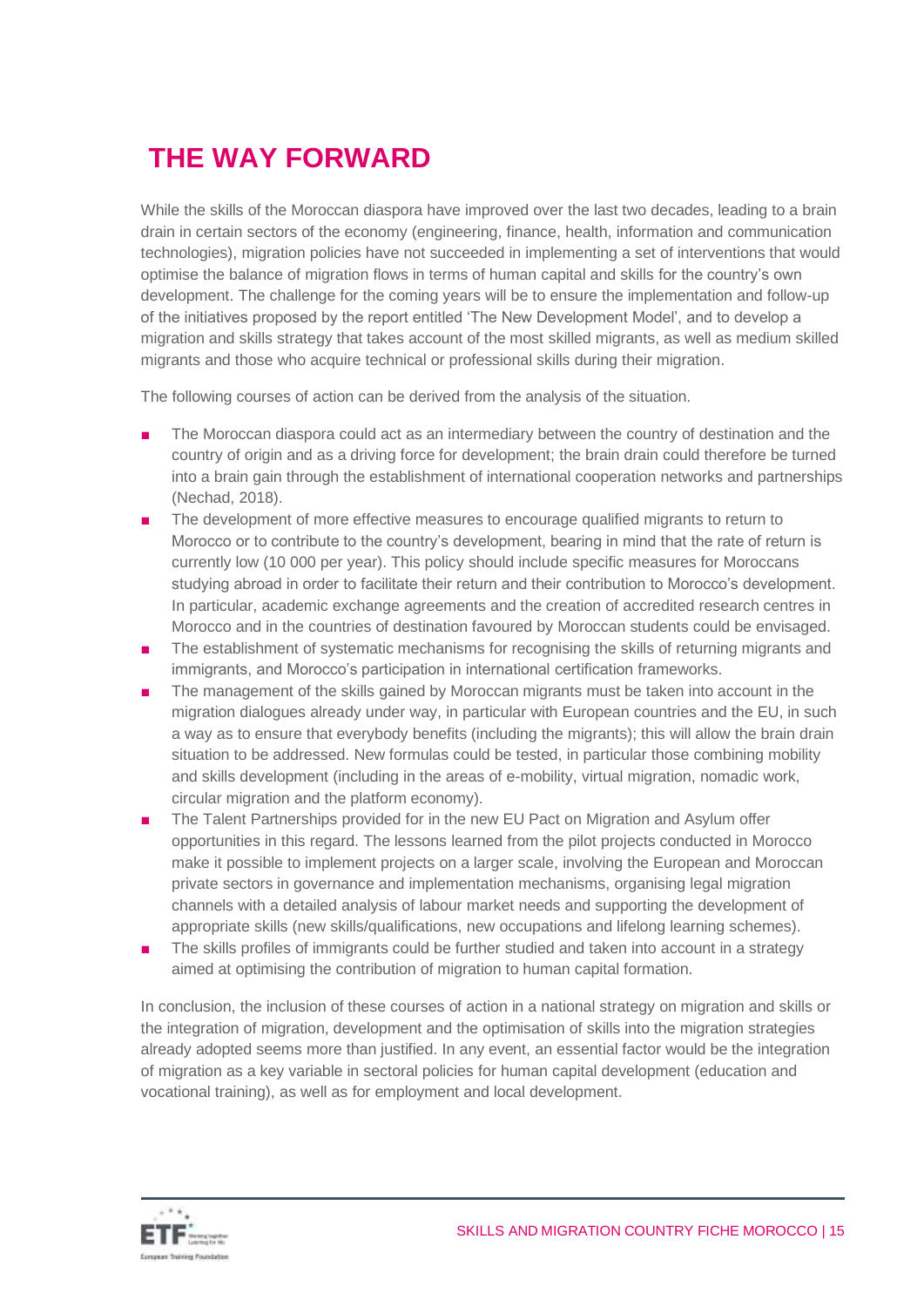## <span id="page-15-0"></span>**ANNEX I: STATISTICAL ANNEX**

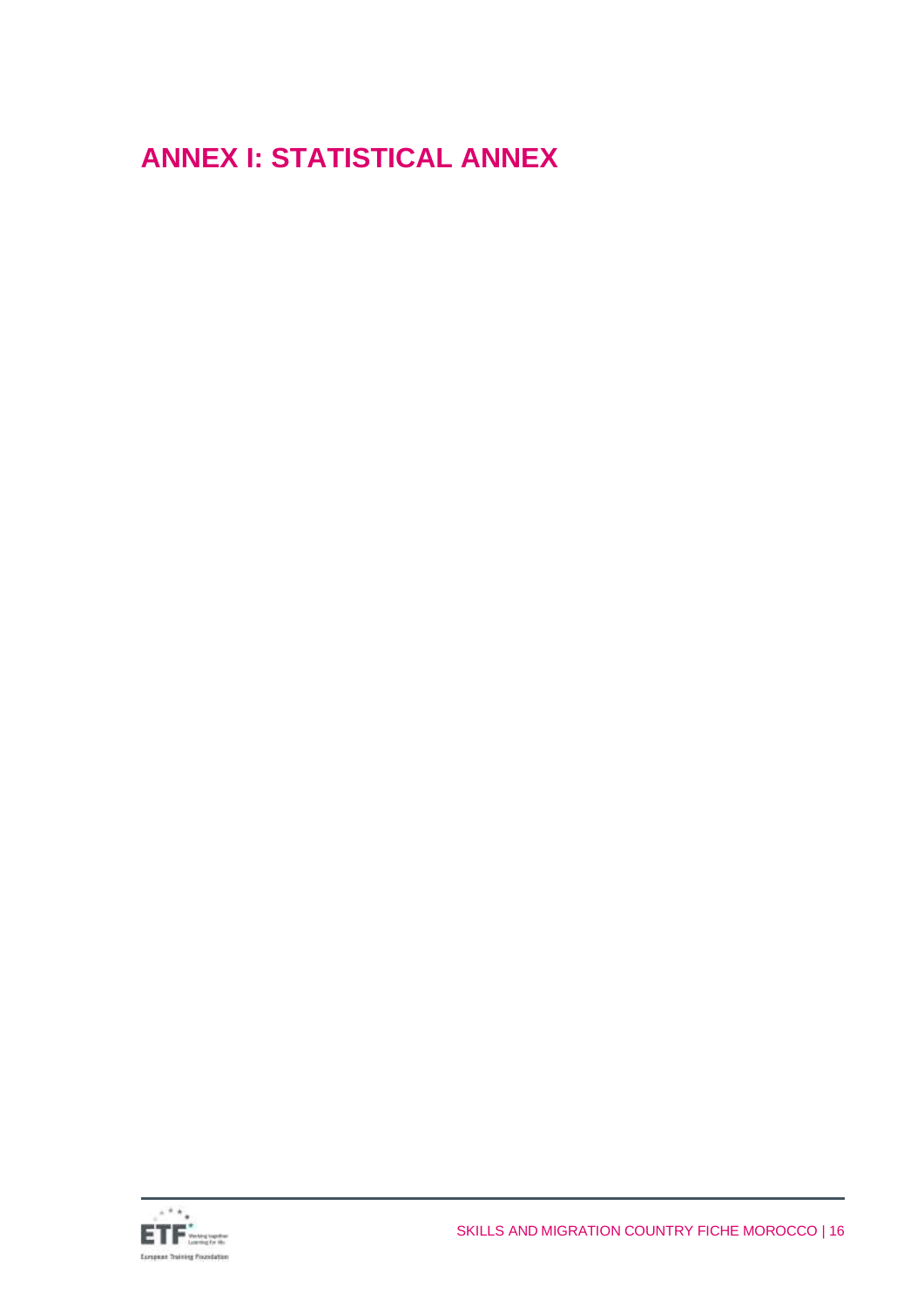#### **General economic and demographic indicators**

|                |                                                                                           | 1990       | 1995       | 2000       | 2005       | 2010       | 2015       | 2019       | 2020       |
|----------------|-------------------------------------------------------------------------------------------|------------|------------|------------|------------|------------|------------|------------|------------|
|                | <b>GDP (current USD million)</b>                                                          | 30 180.11  | 39 030.29  | 38 857.25  | 62 343.02  | 93 216 75  | 101 179.81 | 119 700.33 | m          |
| $\overline{2}$ | GDP per person employed (as<br>purchasing power parity with USD,<br>constant 2017 prices) | m          | 14 14 0.42 | 15 281.94  | 17 032.17  | 19 689.62  | 23 441.37  | 25 401.74  | m          |
| 3              | Total population at mid-year and<br>by age group                                          | 24 807 462 | 26 994 250 | 28 793 679 | 30 455 561 | 32 343 389 | 34 663 603 | 36 471 769 | 36 910 558 |
|                | $0-19(%)$                                                                                 | 50.5%      | 48.0%      | 44.8%      | 41.2%      | 38.3%      | 36.3%      | 35.1%      | 34.8%      |
|                | 20-64 (%)                                                                                 | 45.6%      | 47.3%      | 49.9%      | 53.1%      | 55.5%      | 57.4%      | 57.6%      | 57.6%      |
|                | $65 + (%)$                                                                                | 3.9%       | 4.7%       | 5.3%       | 5.8%       | 6.1%       | 6.4%       | 7.3%       | 7.6%       |

**Key migration indicators**

|                 |                                                                                                                         | 1990     | 1995      | 2000      | 2005      | 2010      | 2015      | 2019      | 2020      |
|-----------------|-------------------------------------------------------------------------------------------------------------------------|----------|-----------|-----------|-----------|-----------|-----------|-----------|-----------|
| 4.a             | <b>Total emigrants</b>                                                                                                  | 1748 251 | 1884 066  | 2 077 160 | 2 473 209 | 2 863 810 | 2 984 804 | 3 136 069 | 3 262 222 |
| 4 <sub>b</sub>  | International migrants: emigrants (as a % of<br>total population)                                                       | 7.0%     | 7.0%      | 7.2%      | 8.1%      | 8.9%      | 8.6%      | 8.6%      | 8.8%      |
|                 | Emigrants by gender:                                                                                                    |          |           |           |           |           |           |           |           |
| 5.a             | Female (emigrants)                                                                                                      | 763 564  | 843 606   | 942 764   | 1 104 229 | 1 281 985 | 1 401 223 | 1 489 163 | 1 554 794 |
| <b>5.b</b>      | Female (as a % of total emigrants)                                                                                      | 43.7%    | 44.8%     | 45.4%     | 44.6%     | 44.8%     | 46.9%     | 47.5%     | 47.7%     |
| 5.c             | Male (emigrants)                                                                                                        | 984 687  | 1 040 460 | 1 134 396 | 1 368 980 | 1 581 825 | 1 583 581 | 1 646 906 | 1707428   |
| 6.d             | Male (as a % of total emigrants)                                                                                        | 56.3%    | 55.2%     | 54.6%     | 55.4%     | 55.2%     | 53.1%     | 52.5%     | 52.3%     |
| 6.a             | <b>Total immigrants</b>                                                                                                 | 54 895   | 50 360    | 53 034    | 54 379    | 70 909    | 92 424    | 98 574    | 102 358   |
| 6.b             | International migrants: immigrants (as a % of<br>total population)                                                      | 0.2%     | 0.2%      | 0.2%      | 0.2%      | 0.2%      | 0.3%      | 0.3%      | 0.3%      |
|                 | Immigrants by gender:                                                                                                   |          |           |           |           |           |           |           |           |
| 7.a             | Female (immigrants)                                                                                                     | 25 871   | 24 096    | 25 801    | 26 836    | 35 171    | 46 037    | 49 0 95   | 49 651    |
| 7 <sub>b</sub>  | Female (as a % of total immigrants)                                                                                     | 47.1%    | 47.8%     | 48.6%     | 49.3%     | 49.6%     | 49.8%     | 49.8%     | 48.5%     |
| 7.c             | Male (immigrants)                                                                                                       | 29 0 24  | 26 264    | 27 233    | 27 543    | 35 738    | 46 387    | 49 479    | 52 707    |
| 7.d             | Male (as a % of total immigrants)                                                                                       | 52.9%    | 52.2%     | 51.4%     | 50.7%     | 50.4%     | 50.2%     | 50.2%     | 51.5%     |
| 8               | Immigrants by age group                                                                                                 |          |           |           |           |           |           |           |           |
|                 | $0-19(%)$                                                                                                               | 27.9%    | 27.2%     | 26.5%     | 26.0%     | 24.0%     | 22.9%     | 21.6%     | 21.5%     |
|                 | 20-64 (%)                                                                                                               | 59.7%    | 61.0%     | 62.1%     | 63.1%     | 65.8%     | 68.1%     | 69.7%     | 70.0%     |
|                 | $65 + (%)$                                                                                                              | 12.4%    | 11.9%     | 11.3%     | 10.9%     | 10.2%     | 8.9%      | 8.8%      | 8.5%      |
| 9.a             | Refugees (including asylum seekers) at mid-<br>vear                                                                     | 307      | 55        | 2 1 0 5   | 219       | 792       | 5473      | 6779      | 9756      |
| 9 <sub>b</sub>  | Number of refugees (including asylum<br>seekers) as a percentage of the stock of<br>international migrants (immigrants) | 0.6%     | 0.1%      | 4.0%      | 0.4%      | 1.1%      | 5.9%      | 6.9%      | 9.5%      |
| 10.a            | Individual remittances received (current<br>USD million)                                                                | 2 006.35 | 1969.50   | 2 160.96  | 4589.23   | 6 422.54  | 6 903.54  | 6735.50   | m.        |
| 10 <sub>b</sub> | Individual remittances received (% of GDP)                                                                              | 6.6%     | 5.0%      | 5.6%      | 7.4%      | 6.9%      | 6.8%      | 5.6%      | m         |
| 11.a            | Individual remittances paid (current USD<br>million)                                                                    | 11.40    | 14.75     | 23.20     | 35.07     | 62.03     | 78.80     | 133.34    | m         |
| 11b             | Individual remittances paid (% of GDP)                                                                                  | 0.0%     | 0.0%      | 0.1%      | 0.1%      | 0.1%      | 0.1%      | 0.1%      | m         |





| Europe                      | 2 910 179 |  |
|-----------------------------|-----------|--|
| Asia                        | 174 814   |  |
| North America               | 151 469   |  |
| Main destination countries: |           |  |
| France                      | 1 059 918 |  |
| Spain                       | 785 884   |  |
| Italy                       | 451 960   |  |
| Belgium                     | 225 217   |  |
| Netherlands                 | 174 914   |  |
| Israel                      | 158 396   |  |
| Germany                     | 127 095   |  |
| United States of America    | 76 460    |  |
| Canada                      | 75 009    |  |
| United Kingdom              | 22 476    |  |

|                             | 2 910 179 | France                   | 38 063   |
|-----------------------------|-----------|--------------------------|----------|
|                             | 174 814   | Algeria                  | 14 4 9 7 |
| ă.                          | 151 469   | Spain                    | 4 4 2 1  |
| Main destination countries: |           | Syrian Arab Republic     | 3 676    |
|                             | 1 059 918 | Tunisia                  | 2 7 8 1  |
|                             | 785 884   | Italy                    | 2 0 4 5  |
|                             | 451 960   | Congo                    | 2 0 2 8  |
|                             | 225 217   | Eqypt                    | 2 0 0 5  |
|                             | 174 914   | United States of America | 1 971    |
|                             | 158 396   | Senegal                  | 1 947    |
|                             | 127 095   |                          |          |

|    | Migration of higher education students                           | 2000     | 2005     | 2010     | 2015     | 2018     | 2019   |
|----|------------------------------------------------------------------|----------|----------|----------|----------|----------|--------|
| 16 | Inward mobility rate (%)                                         | 1.5%     | 1.3%     | 1.9%     | 1.8%     | 1.9%     | 2.0%   |
| 17 | Outward mobility rate (%)                                        | 13.6%    | 11.2%    | 9.6%     | 5.1%     | 5.0%     | m      |
| 18 | Total incoming higher education students                         | 4 5 0 2  | 4 9 5 8  | 8 6 0 4  | 15 3 84  | 20 410   | 22 096 |
| 19 | Total outgoing higher education students                         | 40 077   | 40 997   | 42 750   | 45 018   | 52 500   | m      |
| 20 | Net flows of internationally mobile higher<br>education students | $-35575$ | $-36039$ | $-34146$ | $-29634$ | $-32090$ | m      |

| 21.a<br>CD. | Incoming higher education students by country of<br>origin (2019, top 5 of the available countries) |         | 21b<br>(1) | Outgoing higher education students by country of<br>destination (2018, top 5 of the available countries) |         |  |
|-------------|-----------------------------------------------------------------------------------------------------|---------|------------|----------------------------------------------------------------------------------------------------------|---------|--|
|             | Mali                                                                                                | 2744    |            | France                                                                                                   | 28 431  |  |
|             | Côte d'Ivoire                                                                                       | 1 701   |            | <b>Ukraine</b> (2019)                                                                                    | 4 7 2 3 |  |
|             | Guinea                                                                                              | 1608    |            | Germany                                                                                                  | 3789    |  |
|             | Gabon                                                                                               | 1 3 6 6 |            | Italy                                                                                                    | 2620    |  |
|             | Senegal                                                                                             | 1 2 7 5 |            | Spain                                                                                                    | 1967    |  |

#### Last updated: end of May 2021

#### Sources:

Indicators: 1, 2, 10.a, 10.b, 11.a, 11.b – World Bank (World Development Indicators) Indicators: 3, 12 – UN DESA, World Population Outlook 2019 Indicators: 4.a, 4.b, 5.a, 5.b, 5.c, 5.d, 6.a, 6.b, 7.a, 7.b, 7.c, 7.d, 8, 9.a, 9.b, 13, 14, 15.a, 15.b – UN DAES, International Migrant Stock 2019, 2020 Indicators: 16, 17, 18, 19, 20, 21.a, 21.b – UNESCO Notes: (1) Data are not available for all countries of origin and destination Legend:

 $m =$  missing data

The aim of gathering this data is to provide a brief but comprehensive description of the dynamics of immigration and emigration within the context of the country's economic and socio-demographic situation. Most of the indicators cover the 1990-2020 period: an adequate period of time to observe significant demographic and migratory changes. A gap of 5 years has been left between each two measures to make the description of the data as concise as possible. 2019 values were also collected for all indicators (where available) to facilitate comparisons with economic and international student mobility indicators for which the last available year is 2019 (or in some cases 2018).

|    |                                                                                 | 1990-1995 | 1995-2000  | 2000-2005 | 2005-2010 | 2010-2015 | 2015-2020 |
|----|---------------------------------------------------------------------------------|-----------|------------|-----------|-----------|-----------|-----------|
| 12 | Net number of migrants                                                          | $-466627$ | $-532.581$ | $-654821$ | $-565140$ | $-367108$ | $-257096$ |
|    | Annual rate of change in the<br>stock of migrants (percentage)                  | $-1.7%$   | 1.0%       | 0.5%      | 5.3%      | 5.3%      | 2.0%      |
|    | Annual rate of change in the<br>stock of refugees (including<br>asylum seekers) | $-34.4%$  | 72.9%      | $-45.3%$  | 25.7%     | 38.7%     | 11.6%     |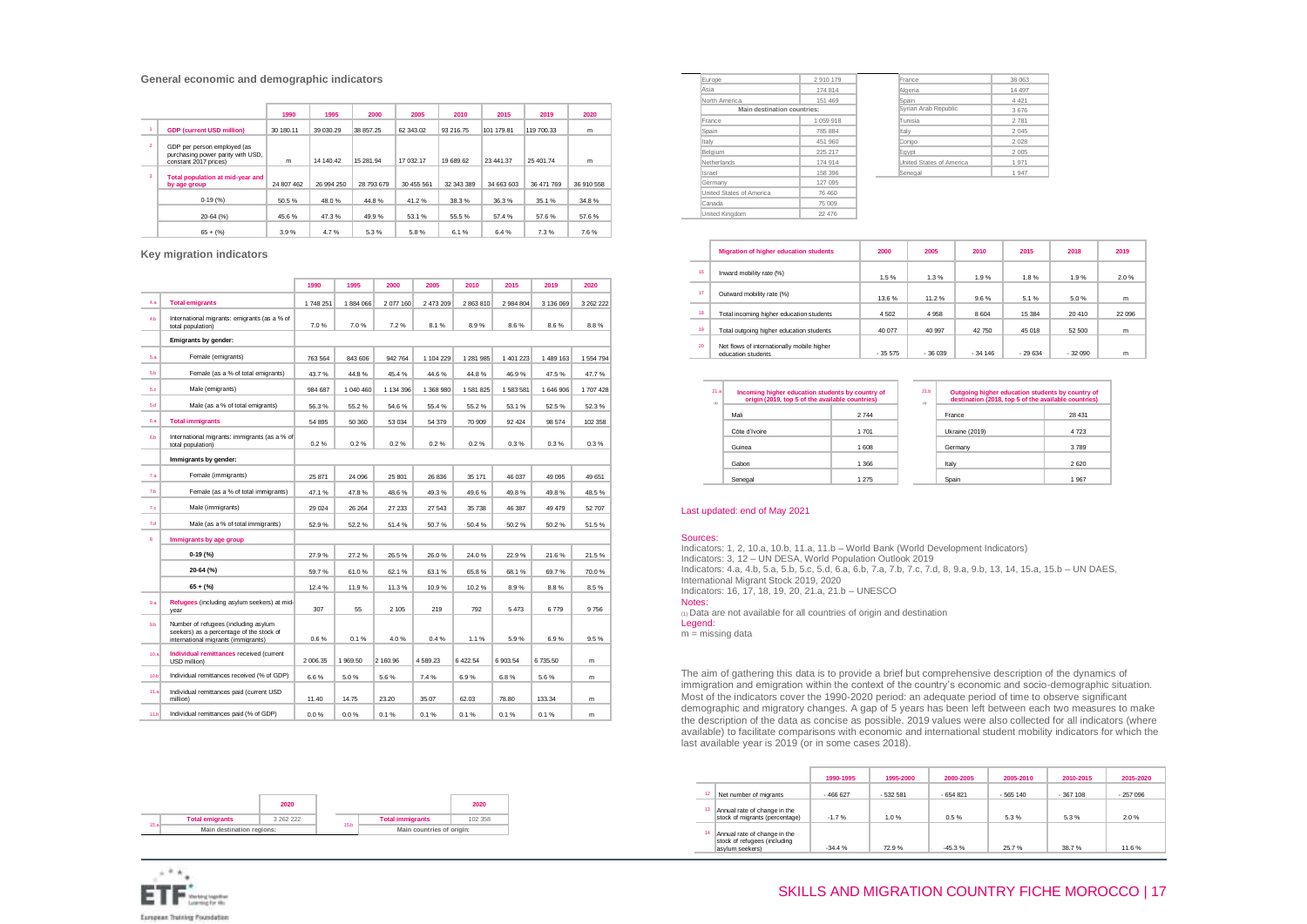The main limitation in this data collection relates to the lack of available and comparable indicators on the skills and qualifications of migrants. There are indicators on migrants' skills, but in most cases they come from national surveys and/or studies covering a specific target group, year and country.

UNESCO indicators for higher education students migrating for the purpose of studying abroad, also known as 'International Student Mobility Indicators', were collected to address this lack of information on migrants' skills. Although these indicators only partially represent the skills dimension, they are nevertheless regularly updated and describe a specific aspect of migration.

The UN DESA database has been used as a source for demographic indicators, indicators on migration stocks and indicators on refugees. Economic indicators are taken from the World Bank database. The UNESCO database is the source used for international student mobility indicators.

#### **General economic and demographic indicators**

|                      | <b>Description</b>                                                                           | <b>Definition</b>                                                                                                                                                                                                                                                                                                                                                                                                                                                                         |
|----------------------|----------------------------------------------------------------------------------------------|-------------------------------------------------------------------------------------------------------------------------------------------------------------------------------------------------------------------------------------------------------------------------------------------------------------------------------------------------------------------------------------------------------------------------------------------------------------------------------------------|
| $\blacktriangleleft$ | <b>GDP</b> (current USD)<br>million)                                                         | GDP at purchaser's prices is the sum of gross value added by all<br>resident producers in the economy plus any product taxes and less<br>any subsidies not included in the value of the products. It is<br>calculated without making deductions for depreciation of fabricated<br>assets or for depletion and degradation of natural resources. Data<br>are expressed in USD. Dollar figures for GDP are converted from<br>domestic currencies using single year official exchange rates. |
| $\overline{2}$       | GDP per person<br>employed (as purchasing<br>power parity with USD,<br>constant 2017 prices) | GDP per person employed is gross domestic product (GDP)<br>divided by total employment in the economy. Purchasing power<br>parity (PPP) GDP is GDP converted to 2017 constant international<br>dollars using PPP rates. An international dollar has the same<br>purchasing power over GDP that a US dollar has in the United<br>States.                                                                                                                                                   |
| 3                    | Total population at mid-<br>year and by age group                                            | Total population estimates, as at 1 July, expressed as the number<br>and percentage of the total for the age groups 0-19, 20-64 and 65+                                                                                                                                                                                                                                                                                                                                                   |

#### **Key migration indicators**

|                     | <b>Description</b>                                                                                                            | <b>Definition</b>                                                                                                                                                                                                                                                                                                                                                                                                                                  |
|---------------------|-------------------------------------------------------------------------------------------------------------------------------|----------------------------------------------------------------------------------------------------------------------------------------------------------------------------------------------------------------------------------------------------------------------------------------------------------------------------------------------------------------------------------------------------------------------------------------------------|
| 4.a.<br>5.a.<br>5.c | Total emigrants,<br>female and male                                                                                           | Stock of international migrants (emigrants) at mid-year, both sexes,<br>female and male                                                                                                                                                                                                                                                                                                                                                            |
| 4.b                 | International migrants:<br>emigrants (as a % of<br>total population)                                                          | The number of international migrants (emigrants) divided by the total<br>population. The data are expressed as percentages.                                                                                                                                                                                                                                                                                                                        |
| 5.b/d               | Female/male (% of<br>total emigrants)                                                                                         | The number of female/male immigrants divided by the total number of<br>international migrants (emigrants).                                                                                                                                                                                                                                                                                                                                         |
| 6.a.<br>7.a.<br>7.c | Total immigrants,<br>female and male                                                                                          | Stock of international migrants (immigrants) at mid-year, both sexes,<br>female and male                                                                                                                                                                                                                                                                                                                                                           |
| 6.b                 | International migrants:<br>immigrants (as a % of total<br>population)                                                         | The number of international migrants (immigrants) divided by the total<br>population. The data are expressed as percentages.                                                                                                                                                                                                                                                                                                                       |
| 7.b/d               | Female/male (% of total<br>immigrants)                                                                                        | The number of female/male emigrants divided by the total number of<br>international migrants (immigrants).                                                                                                                                                                                                                                                                                                                                         |
| 8                   | Immigrants by age<br>group                                                                                                    | The number of immigrants within a given age group, expressed as a<br>percentage of the total number of international migrants (immigrants).<br>Age groups: 0-19; 20-64 and 65+.                                                                                                                                                                                                                                                                    |
| 9.a                 | Refugees (including<br>asylum seekers) at<br>mid-year                                                                         | Estimates of the number of refugees. This stock is a subset of the stock<br>of international migrants (immigrants).                                                                                                                                                                                                                                                                                                                                |
| 9.b                 | Number of refugees<br>(including asylum seekers)<br>as a percentage of the stock<br>of international migrants<br>(immigrants) | Estimates of the number of refugees as a percentage of the stock of<br>immigrants. These indicators are based on the 2017 end-of-year<br>estimates of the populations of refugees or persons in similar situations<br>established by the United Nations High Commissioner for Refugees<br>(UNHCR) and, where appropriate, the United Nations Relief and Works<br>Agency for Palestine Refugees in the Near East (UNRWA).                           |
| 10.a/b              | Individual remittances<br>received (current USD<br>million/% of GDP)                                                          | Flow of individual remittances into the country, expressed in current USD<br>million and as a % of GDP. Individual remittances include personal<br>transfers and compensation of employees. Personal transfers comprise<br>all current transfers in cash or in kind made or received by resident<br>households to or from non-resident households. Personal transfers<br>therefore include all current transfers between resident and non-resident |

| 11.a/b | Individual remittances<br>paid (current USD<br>million/% of GDP)                   | natural persons. Compensation of employees refers to the income of<br>cross-border, seasonal and other temporary workers employed in an<br>economy where they are not resident and of residents employed by non-<br>resident entities. The data correspond to the sum of two items defined in<br>the sixth edition of the IMF Balance of Payments Manual: personal<br>transfers and compensation of employees.<br>Flow of the individual remittances out of the country, expressed in current<br>USD million and as a % of GDP. Individual remittances include personal<br>transfers and compensation of employees. Personal transfers comprise<br>all current transfers in cash or in kind made or received by resident<br>households to or from non-resident households. Personal transfers<br>therefore include all current transfers between resident and non-resident<br>natural persons. Compensation of employees refers to the income of<br>cross-border, seasonal and other temporary workers employed in an<br>economy where they are not resident and of residents employed by non-<br>resident entities. The data correspond to the sum of two items defined in<br>the sixth edition of the IMF Balance of Payments Manual: personal<br>transfers and compensation of employees. |
|--------|------------------------------------------------------------------------------------|----------------------------------------------------------------------------------------------------------------------------------------------------------------------------------------------------------------------------------------------------------------------------------------------------------------------------------------------------------------------------------------------------------------------------------------------------------------------------------------------------------------------------------------------------------------------------------------------------------------------------------------------------------------------------------------------------------------------------------------------------------------------------------------------------------------------------------------------------------------------------------------------------------------------------------------------------------------------------------------------------------------------------------------------------------------------------------------------------------------------------------------------------------------------------------------------------------------------------------------------------------------------------------------------|
| 12     | Net number of migrants                                                             | Estimated number of immigrants minus the number of emigrants                                                                                                                                                                                                                                                                                                                                                                                                                                                                                                                                                                                                                                                                                                                                                                                                                                                                                                                                                                                                                                                                                                                                                                                                                                 |
| 13     | Annual rate of change<br>in the stock of migrants<br>(percentage)                  | Estimated annual exponential rate of change in the stock of international<br>migrants (immigrants), expressed as a percentage                                                                                                                                                                                                                                                                                                                                                                                                                                                                                                                                                                                                                                                                                                                                                                                                                                                                                                                                                                                                                                                                                                                                                                |
| 14     | Annual rate of change<br>in the stock of refugees<br>(including asylum<br>seekers) | Estimated exponential rate of change in the refugee population (including<br>asylum seekers) per year, expressed as a percentage                                                                                                                                                                                                                                                                                                                                                                                                                                                                                                                                                                                                                                                                                                                                                                                                                                                                                                                                                                                                                                                                                                                                                             |
| 15.a   | Main destination<br>regions and countries                                          | Top 10 destination countries (and top 3 destination continents) for<br>emigrants of the last available year, together with their respective number<br>of international migrants                                                                                                                                                                                                                                                                                                                                                                                                                                                                                                                                                                                                                                                                                                                                                                                                                                                                                                                                                                                                                                                                                                              |
| 15.b   | Main countries of origin                                                           | Top 10 countries of origin for immigrants in the last available year,<br>together with their respective number of international migrants                                                                                                                                                                                                                                                                                                                                                                                                                                                                                                                                                                                                                                                                                                                                                                                                                                                                                                                                                                                                                                                                                                                                                     |
| 16     | Inward mobility rate (%)                                                           | Number of higher education students from abroad studving in a given<br>country, expressed as a percentage of the total number of students<br>enrolled in higher education in that country.                                                                                                                                                                                                                                                                                                                                                                                                                                                                                                                                                                                                                                                                                                                                                                                                                                                                                                                                                                                                                                                                                                   |
| 17     | Outward mobility rate (%)                                                          | Number of students from a given country studying abroad, expressed as<br>a percentage of the total number of students enrolled in higher education<br>in that country.                                                                                                                                                                                                                                                                                                                                                                                                                                                                                                                                                                                                                                                                                                                                                                                                                                                                                                                                                                                                                                                                                                                       |
| 18     | Total incoming higher<br>education students                                        | Total number of higher education students from abroad studying in the<br>country                                                                                                                                                                                                                                                                                                                                                                                                                                                                                                                                                                                                                                                                                                                                                                                                                                                                                                                                                                                                                                                                                                                                                                                                             |
| 19     | Total outgoing higher<br>education students                                        | Total number of higher education students from the country studying<br>abroad                                                                                                                                                                                                                                                                                                                                                                                                                                                                                                                                                                                                                                                                                                                                                                                                                                                                                                                                                                                                                                                                                                                                                                                                                |
| 20     | Net flows of internationally<br>mobile higher education<br>students                | Number of higher education students from abroad (incoming students)<br>studying in a given country minus the number of students of the same<br>level in a given country studying abroad (outgoing students)                                                                                                                                                                                                                                                                                                                                                                                                                                                                                                                                                                                                                                                                                                                                                                                                                                                                                                                                                                                                                                                                                  |
| 21.a/b | Incoming/outgoing higher<br>education students by<br>country of origin             | Top 5 countries of origin/destination of mobile higher education students,<br>together with their respective number of mobile students (last available<br>year)                                                                                                                                                                                                                                                                                                                                                                                                                                                                                                                                                                                                                                                                                                                                                                                                                                                                                                                                                                                                                                                                                                                              |

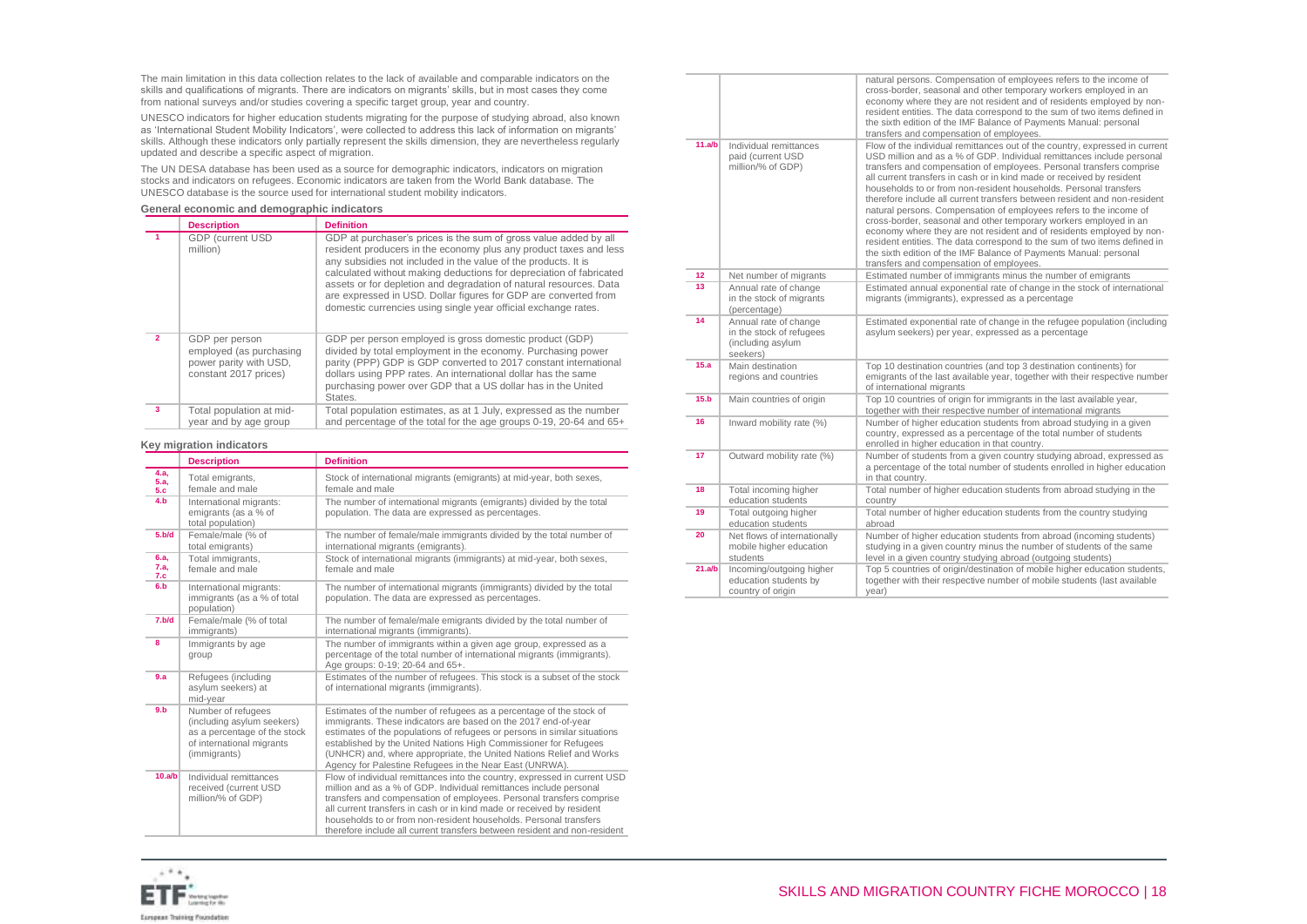# <span id="page-18-0"></span>**ANNEX II: LIST OF RELEVANT PROJECTS**

This non-exhaustive list includes a selection of projects targeting the development of migrants' skills.

| Implementing<br><b>Title of project</b><br>agency                                                                                                                                       |                                                               | <b>Amount and</b><br>source of financing                                 | <b>Duration</b> | <b>Core activities</b>                                                                                                                                                                                                                                                                                                                                                                                                                          | <b>Beneficiaries</b>                                                                                                |
|-----------------------------------------------------------------------------------------------------------------------------------------------------------------------------------------|---------------------------------------------------------------|--------------------------------------------------------------------------|-----------------|-------------------------------------------------------------------------------------------------------------------------------------------------------------------------------------------------------------------------------------------------------------------------------------------------------------------------------------------------------------------------------------------------------------------------------------------------|---------------------------------------------------------------------------------------------------------------------|
| <b>Sharaka</b><br>Sharaka: Promoting<br>the integration of MRA<br>into the territorial<br>development of<br>Eastern Morocco  <br><b>Migrations &amp;</b><br>Development<br>(migdev.org) | Expertise<br>France<br>GIZ<br><b>MCMREAM</b><br><b>ANAPEC</b> | EUR 5 200 000<br>EU                                                      | 2014-2017       | Strengthening the<br>capacities of<br>Moroccan institutions<br>dealing with migration<br>and development<br>issues<br>Arranging international<br>placements for<br>Moroccan workers<br>Assisting with the<br>reintegration MRA<br>returning to Morocco<br>Integrating legal<br>immigrants into the<br>Moroccan labour force                                                                                                                     |                                                                                                                     |
| Improving access to<br>international job<br>opportunities for<br>Moroccan youth<br><b>ANAPEC</b>                                                                                        | ANAPEC<br>GIZ<br><b>World Bank</b>                            | USD 1 975 000<br>Transition fund for<br>the MENA region                  | 2015-2018       | Strengthening<br>institutional capacity<br>for the pre-selection<br>and preparation of<br>candidates for<br>international<br>employment<br>Developing<br>sustainable<br>investment<br>partnerships between<br>relevant public and<br>private stakeholders in<br>Morocco and<br>Germany beyond the<br>pilot project<br>Developing and<br>sharing knowledge                                                                                       | 100-150<br>young<br>Moroccans<br>qualified in<br>sectors in<br>which there is<br>a labour<br>shortage in<br>Germany |
| Support for fair<br>migration for the<br>Maghreb (AMEM)<br>AMEM - Support for<br>fair migration for the<br>Maghreb:Libya,<br>Morocco, Mauritania,<br>Tunisia (ilo.org)                  | <b>ILO</b>                                                    | EUR 2 400 000<br>AICS (Italian Agency<br>for Development<br>Cooperation) | 2018-2021       | Establishing an<br>integrated information<br>system on labour<br>migration<br>Putting in place<br>capacity building<br>measures for<br>producers of labour<br>migration data<br>Promoting<br>mechanisms for the<br>structured<br>coordination of<br>different sectors that<br>collect and process<br>labour migration data<br>Facilitating the<br>identification of<br>priorities for boosting<br>the capacity of the<br>institutions concerned |                                                                                                                     |

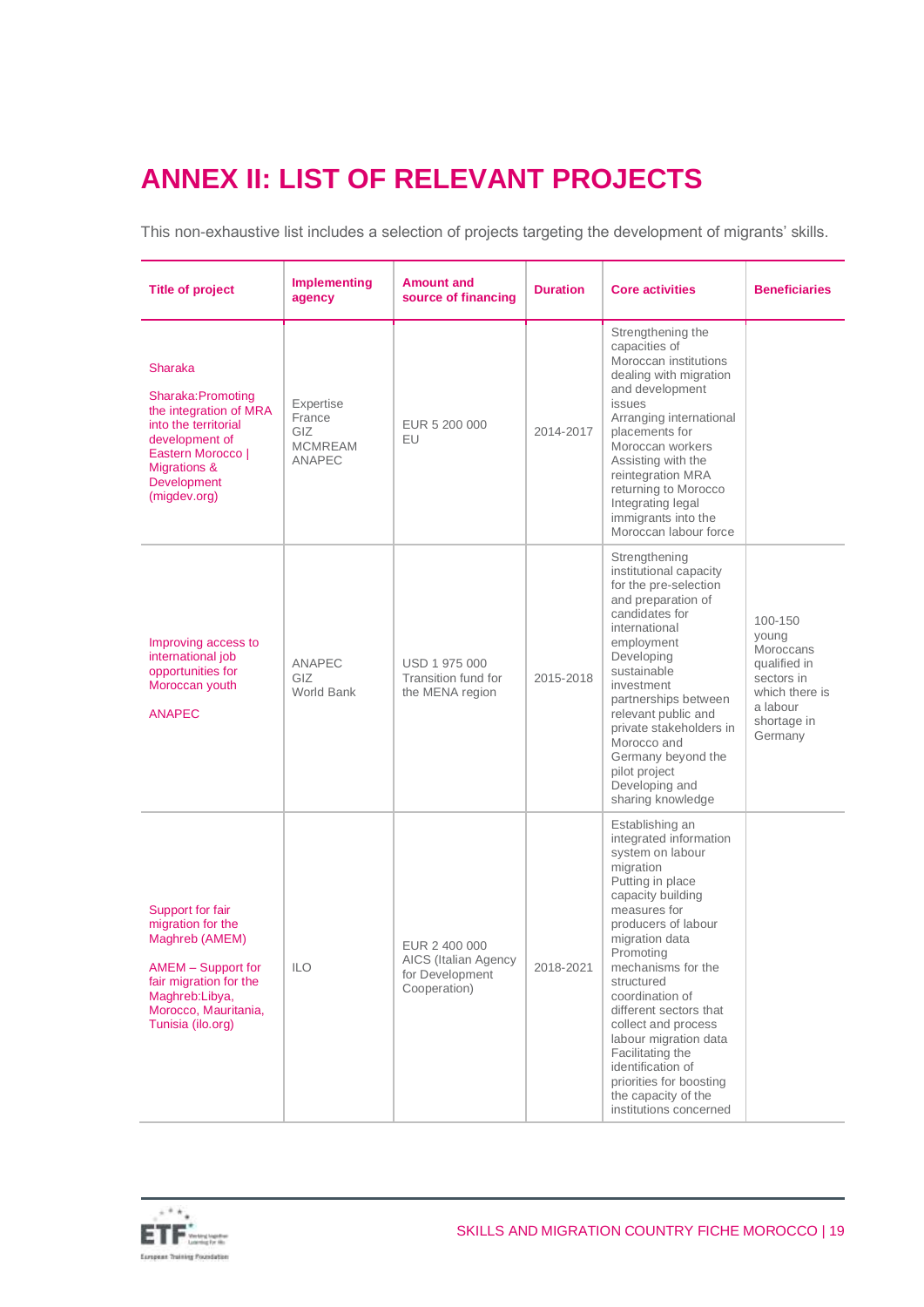| <b>Title of project</b>                                                                                                                                                                                                                                                                                                                                 | <b>Implementing</b><br>agency                                                                                                                                                                                                                                                                                                                                | <b>Amount and</b><br>source of financing                                             | <b>Duration</b> | <b>Core activities</b>                                                                                                                                                                                                                                                                                                                                                                                                                          | <b>Beneficiaries</b>                                          |
|---------------------------------------------------------------------------------------------------------------------------------------------------------------------------------------------------------------------------------------------------------------------------------------------------------------------------------------------------------|--------------------------------------------------------------------------------------------------------------------------------------------------------------------------------------------------------------------------------------------------------------------------------------------------------------------------------------------------------------|--------------------------------------------------------------------------------------|-----------------|-------------------------------------------------------------------------------------------------------------------------------------------------------------------------------------------------------------------------------------------------------------------------------------------------------------------------------------------------------------------------------------------------------------------------------------------------|---------------------------------------------------------------|
| <b>Maghrib Belgium</b><br>Impulse: Support for<br>the implementation of<br>the national strategy<br>for Moroccans living in<br><b>Belgium</b><br>Open.Enabel-<br><b>Belgian Development</b><br>Agency/Maghrib<br><b>Belgium</b><br>Impulse:Support for<br>the implementation of<br>the national strategy<br>for Moroccans living in<br><b>Belgium</b>   | <b>ENABEL</b>                                                                                                                                                                                                                                                                                                                                                | EUR 1 250 000<br><b>Belgium</b>                                                      | 2018-2022       | Mobilising and<br>supporting MRA<br>project leaders in<br>Belgium to set up and<br>market their<br>businesses<br>Raising awareness<br>among MRA of<br>entrepreneurial<br>opportunities in their<br>home countries and<br>making it easier for<br>them to conduct<br>business in Belgium<br>Supporting the Belgian<br>institutions responsible<br>for promoting<br>entrepreneurship to<br>increase their<br>awareness of the<br>potential of MRA |                                                               |
| <b>PALIM: Pilot Project</b><br><b>Addressing Labour</b><br><b>Shortages Through</b><br><b>Innovative Labour</b><br><b>Migration Models</b><br>Pilot project on legal<br>migration<br>PALIM - European<br>pilot project linking<br>Moroccan ICT<br>development and<br>labour shortages in<br>Flanders   Enabel -<br><b>Belgian Development</b><br>Agency | <b>ENABEL</b><br>ICMPD in<br>partnership with:<br><b>VDAB</b><br><b>ANAPEC</b><br><b>VOKA</b><br><b>CGEM</b><br><b>AGORIA</b><br>APEBI                                                                                                                                                                                                                       | EUR 1 421 626 EU<br>(Asylum, Migration<br>and Integration<br>Fund)                   | 2019-2020       | Providing pre-<br>departure training in<br>Morocco (ICT, soft<br>skills, English and<br>information sessions<br>on life in Belgium)<br>Providing coaching<br>with a view to finding<br>work in Morocco<br>Opportunity of working<br>in Flanders<br>Running information<br>sessions for Flemish<br>companies<br><b>Supporting ANAPEC</b><br>in the development of<br>its services                                                                | 120 Moroccan<br>graduates                                     |
| <b>YGCA: Young</b><br>Generation<br>as Change Agents<br>Pilot project on legal<br>migration<br>European Website on<br>Integration $-$<br><b>European Commission</b><br>(europa.eu)                                                                                                                                                                      | International<br>Centre for<br><b>Migration Policy</b><br>Development<br>Ministry of<br>Higher<br>Education<br>Spanish Service<br>for the<br>Internationalisati<br>on of Education<br>(SEPIE)<br>Spanish Ministry<br>of Labour and<br>Social Economy<br><b>MCMREAM</b><br>Moroccan<br>Ministry of<br>Labour and<br>Professional<br>Integration<br><b>IOM</b> | EUR 2 625 378.83<br>EU (95 % of the<br>Asylum, Migration<br>and Integration<br>Fund) | 2019-2020       | Providing pre-<br>departure policy<br>training on the<br>Spanish political and<br>economic situation<br>Supporting<br>reintegration with<br>individual career and<br>start-up advice to<br>accelerate integration<br>into the local labour<br>market                                                                                                                                                                                            | 100<br><b>Moroccans</b><br>who have<br>been made<br>redundant |

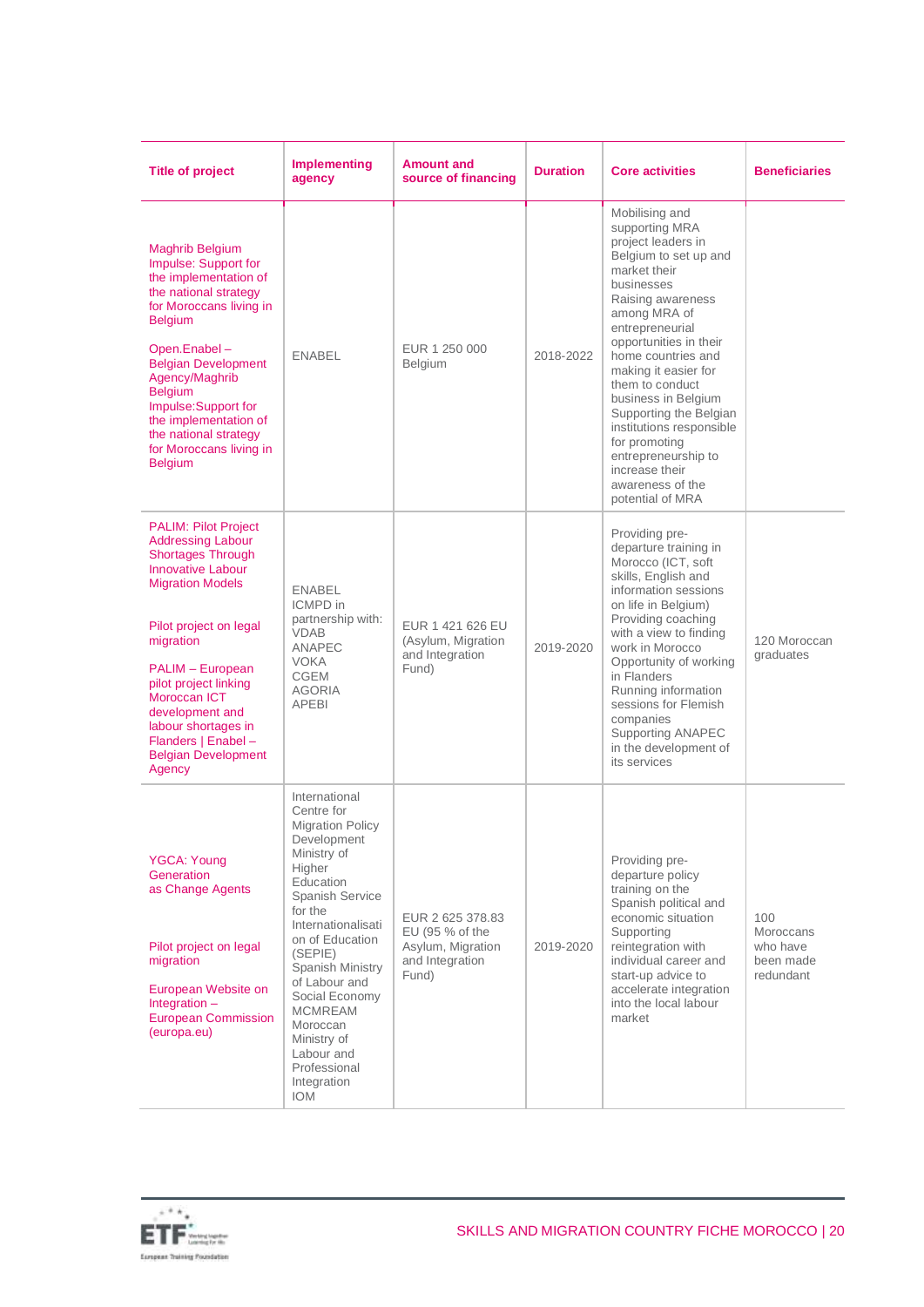| <b>Title of project</b>                                                                                                                                                                                                                                                        | Implementing<br>agency                                                                                                                       | <b>Amount and</b><br>source of financing                                                       | <b>Duration</b> | <b>Core activities</b>                                                                                                                                                                                                                                                                                                                                                                                                                                                                                                                                                                                                                                 | <b>Beneficiaries</b>                                  |
|--------------------------------------------------------------------------------------------------------------------------------------------------------------------------------------------------------------------------------------------------------------------------------|----------------------------------------------------------------------------------------------------------------------------------------------|------------------------------------------------------------------------------------------------|-----------------|--------------------------------------------------------------------------------------------------------------------------------------------------------------------------------------------------------------------------------------------------------------------------------------------------------------------------------------------------------------------------------------------------------------------------------------------------------------------------------------------------------------------------------------------------------------------------------------------------------------------------------------------------------|-------------------------------------------------------|
| <b>HOMERe: High</b><br>Opportunity for<br>Mediterranean<br><b>Executive Recruitment</b><br>Pilot project on legal<br>migration<br><b>CGEM-HOMERe</b><br>Morocco: a<br>partnership for the<br>employability of young<br>graduates   CGEM                                        |                                                                                                                                              | EUR 2 624 847<br>EU (Asylum,<br>Migration and<br>Integration Fund)                             | 2019-2020       | International<br>traineeship<br>programme<br><b>Supporting French</b><br>employers in the<br>identification of<br>relevant student<br>profiles<br>Increasing the mobility<br>of talented young<br>students/graduates<br>Providing logistical<br>support and facilitating<br>legal formalities in<br>close collaboration<br>with national<br>authorities                                                                                                                                                                                                                                                                                                | 250 students<br>from Egypt,<br>Morocco and<br>Tunisia |
| THAMM: (Towards a<br><b>Holistic Approach to</b><br><b>Labour Migration</b><br>Governance and<br>Labour Mobility in<br>North Africa)<br>THAMM - Towards a<br>Holistic Approach to<br><b>Labour Migration</b><br>Governance and<br>Labour Mobility in<br>North Africa (ilo.org) | ILO <sub>.</sub><br><b>IOM</b><br>GIZ<br>Enabel                                                                                              | EUR 20 000 000<br>EU (EU Emergency<br>Trust Fund for<br>Africa)<br>EUR 5 000 000<br><b>BMZ</b> | 2019-2022       | Establishing policy,<br>legislative, institutional<br>and regulatory<br>frameworks in the<br>area of legal migration<br>Improving<br>mechanisms for the<br>assessment.<br>certification, validation<br>and recognition of<br>migrants' skills and<br>qualifications<br>Improving migration-<br>related knowledge and<br>data management in<br>the area of legal<br>migration and mobility<br>Establishing and<br>improving mobility<br>programmes with<br>selected North African<br>countries (Egypt,<br>Morocco and Tunisia)<br>Improving cooperation<br>in the area of legal<br>migration and mobility,<br>particularly with regard<br>to placements |                                                       |
| South-South<br>Cooperation on<br><b>Migration</b><br><b>Action for South-South</b><br>Cooperation on<br>Migration (giz.de)                                                                                                                                                     | Expertise<br>France<br>GIZ<br><b>OFPPT</b><br>Delegate<br>Ministry in<br>Charge of<br>Moroccans<br>Living Abroad<br>and Migration<br>Affairs | EUR 8 613 500<br>EU (Emergency<br>Trust Fund for<br>Africa)                                    | 2019-2022       | Strengthening South-<br>South cooperation on<br>migration and<br>implementing the<br>respective<br>Memoranda of<br>Understanding<br>between Morocco,<br>Senegal, Côte d'Ivoire<br>and Mali                                                                                                                                                                                                                                                                                                                                                                                                                                                             |                                                       |

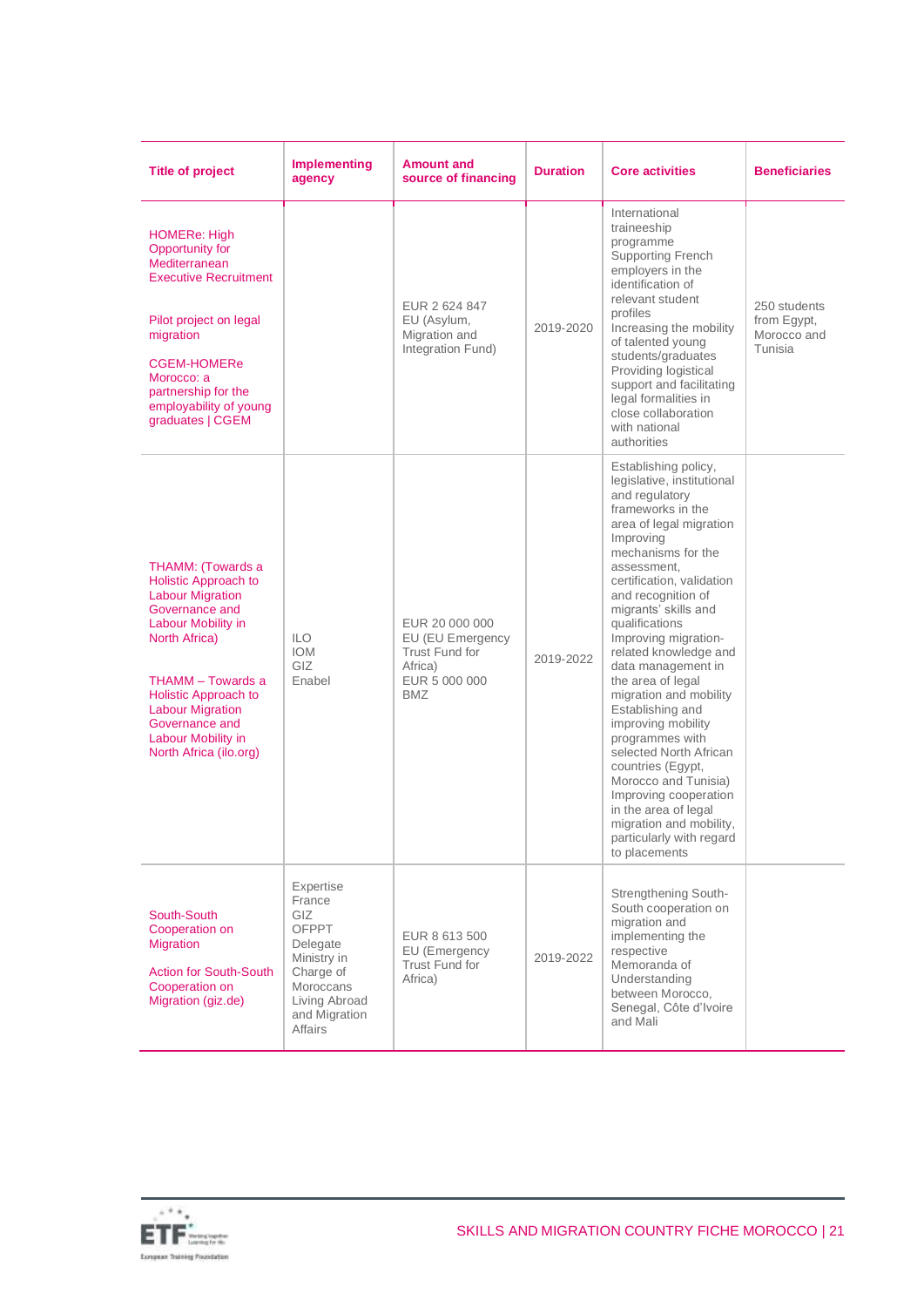# <span id="page-21-0"></span>**LIST OF ABBREVIATIONS**

| <b>ANAPEC</b>  | Agence nationale de promotion de l'emploi et des compétences [National<br>Agency for the Promotion of Employment and Skills]                                                                                                                                                                                         |
|----------------|----------------------------------------------------------------------------------------------------------------------------------------------------------------------------------------------------------------------------------------------------------------------------------------------------------------------|
| <b>APEBI</b>   | Fédération des technologies de l'information, des télécommunications et de<br>l'offshoring [Federation of Information Technology, Telecommunications and<br><b>Offshoring</b>                                                                                                                                        |
| <b>CGEM</b>    | Confédération générale des entreprises du Maroc [General Confederation of<br>Moroccan Enterprises]                                                                                                                                                                                                                   |
| <b>ETF</b>     | <b>European Training Foundation</b>                                                                                                                                                                                                                                                                                  |
| EU             | European Union                                                                                                                                                                                                                                                                                                       |
| <b>FINCOME</b> | International Forum of Moroccan Competencies Abroad                                                                                                                                                                                                                                                                  |
| GDP            | Gross domestic product                                                                                                                                                                                                                                                                                               |
| GIZ            | German International Cooperation Agency                                                                                                                                                                                                                                                                              |
| <b>HCP</b>     | Haut Commissariat au Plan [Higher Planning Commission]                                                                                                                                                                                                                                                               |
| <b>ILO</b>     | International Labour Organization                                                                                                                                                                                                                                                                                    |
| <b>MCMREAM</b> | Ministère délégué auprès du ministre des Affaires étrangères, de la Coopération<br>africaine et des Marocains résidant à l'étranger, chargé des Marocains résidant<br>à l'étranger [Delegate Ministry of Foreign Affairs, African Cooperation and<br>Moroccans Residing Abroad in Charge of Moroccans Living Abroad] |
| <b>MISMES</b>  | Mesures de soutien aux migrants en matière d'emploi et de compétences<br>[Migrant Support Measures from an Employment and Skills Perspective]                                                                                                                                                                        |
| <b>MOW</b>     | Moroccans of the world                                                                                                                                                                                                                                                                                               |
| <b>MRA</b>     | Moroccans residing abroad                                                                                                                                                                                                                                                                                            |
| <b>NES</b>     | <b>National Employment Strategy</b>                                                                                                                                                                                                                                                                                  |
| <b>NICT</b>    | New Information and Communication Technology                                                                                                                                                                                                                                                                         |
| <b>NQF</b>     | National qualifications framework                                                                                                                                                                                                                                                                                    |
| <b>NSIA</b>    | National Strategy on Immigration and Asylum                                                                                                                                                                                                                                                                          |
| <b>OFPPT</b>   | Office de la formation professionnelle et de la promotion du travail [Vocational<br>Training and Employment Promotion Office]                                                                                                                                                                                        |
| <b>ONMT</b>    | Observatoire national du marché du travail [National Labour Market<br>Observatory]                                                                                                                                                                                                                                   |
| <b>SNFMDM</b>  | Stratégie nationale en faveur des Marocains du monde [National Strategy for the<br>Moroccans of the World]                                                                                                                                                                                                           |
| UN             | <b>United Nations</b>                                                                                                                                                                                                                                                                                                |

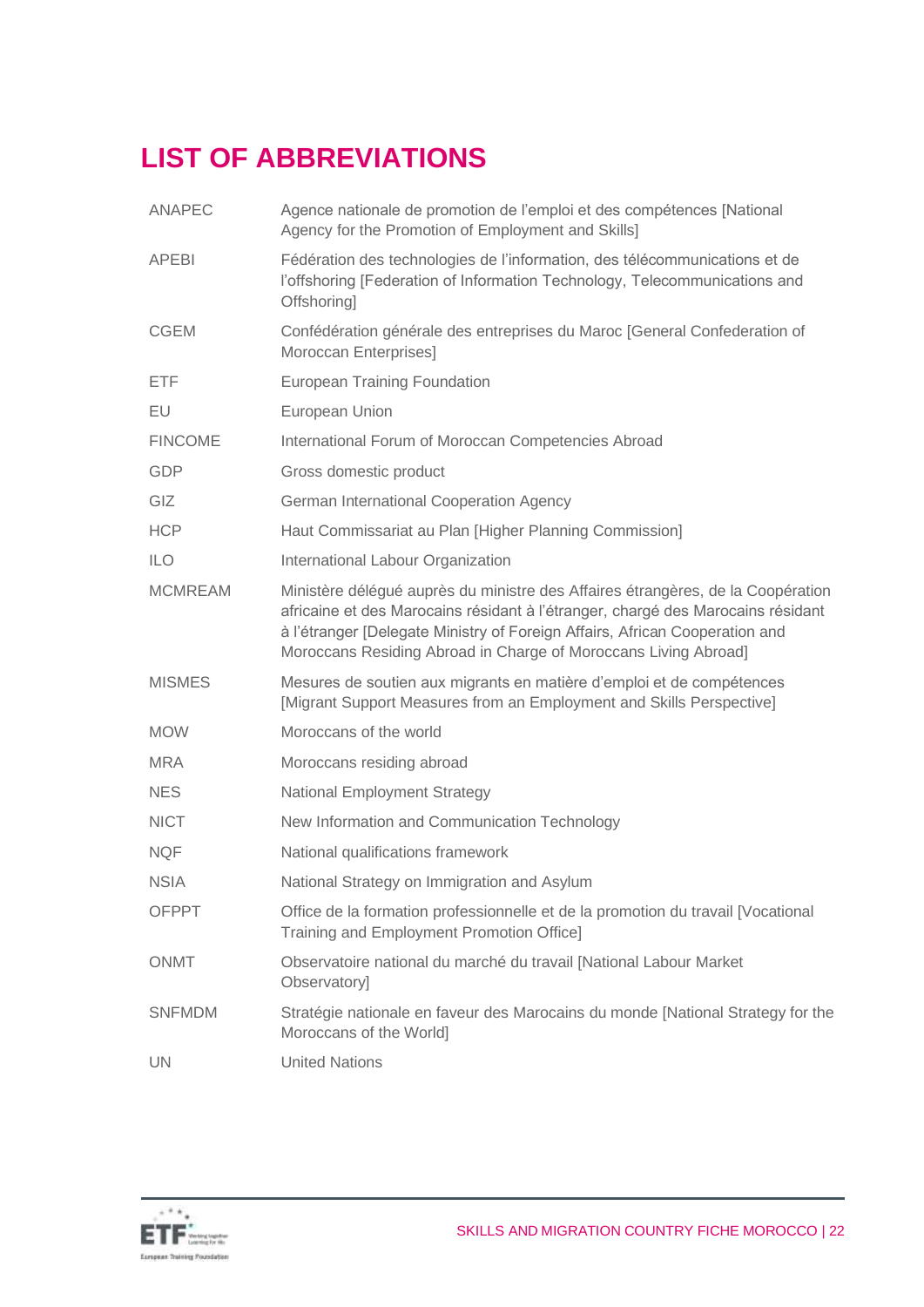# <span id="page-22-0"></span>**BIBLIOGRAPHY**

Arab Barometer, *Arab Barometer V. Morocco Country Report.* 2019. Available at: [https://www.arabbarometer.org/wp-content/uploads/ABV\\_Morocco\\_Report\\_Public-Opinion\\_Arab-](https://www.arabbarometer.org/wp-content/uploads/ABV_Morocco_Report_Public-Opinion_Arab-Barometer_2019.pdf)[Barometer\\_2019.pdf](https://www.arabbarometer.org/wp-content/uploads/ABV_Morocco_Report_Public-Opinion_Arab-Barometer_2019.pdf)

The Arab Weekly, *The heated debate in Morocco over brain drain*, 2019. Available at: <https://thearabweekly.com/heated-debate-morocco-over-brain-drain>

Berriane, Mohamed, Hein De Haas and Katharian Natter, *Revisiting Moroccan Migrations*, 2016. Available at:

[https://books.google.it/books?id=dHRUDwAAQBAJ&pg=PT68&dq=collyer+morocco+competences+mi](https://books.google.it/books?id=dHRUDwAAQBAJ&pg=PT68&dq=collyer+morocco+competences+migration&hl=it&sa=X&ved=0ahUKEwiT8uvO767pAhXMwqYKHQlZCSIQ6AEIQjAC#v=onepage&q=skill&f=false) [gration&hl=it&sa=X&ved=0ahUKEwiT8uvO767pAhXMwqYKHQlZCSIQ6AEIQjAC#v=onepage&q=skill](https://books.google.it/books?id=dHRUDwAAQBAJ&pg=PT68&dq=collyer+morocco+competences+migration&hl=it&sa=X&ved=0ahUKEwiT8uvO767pAhXMwqYKHQlZCSIQ6AEIQjAC#v=onepage&q=skill&f=false) [&f=false](https://books.google.it/books?id=dHRUDwAAQBAJ&pg=PT68&dq=collyer+morocco+competences+migration&hl=it&sa=X&ved=0ahUKEwiT8uvO767pAhXMwqYKHQlZCSIQ6AEIQjAC#v=onepage&q=skill&f=false)

Swiss Confederation and ILO, *Étude de référence sur la gouvernance de la migration de la maind'œuvre au Maroc : Défis et opportunités – Rapport final*, [Baseline study on the governance of labour migration in Morocco: challenges and opportunities – final report], 2015. Available at: [https://marocainsdumonde.gov.ma/wp-content/uploads/2018/02/2015.04.17\\_Etude\\_gouvernance](https://marocainsdumonde.gov.ma/wp-content/uploads/2018/02/2015.04.17_Etude_gouvernance-migration-OIT.VF_.pdf)[migration-OIT.VF\\_.pdf](https://marocainsdumonde.gov.ma/wp-content/uploads/2018/02/2015.04.17_Etude_gouvernance-migration-OIT.VF_.pdf)

Council of the Moroccan Community Living Abroad, *Les compétences marocaines de l'étranger [:](https://www.ccme.org.ma/fr/publications/52646) 25 [ans de politiques de mobilisation](https://www.ccme.org.ma/fr/publications/52646)*, [Skills of Moroccans residing abroad: 25 years of mobilisation policies], 2013. Available at: [https://marocainsdumonde.gov.ma/wp](https://marocainsdumonde.gov.ma/wp-content/uploads/2018/02/2015.04.17_Etude_gouvernance-migration-OIT.VF_.pdf)[content/uploads/2018/02/2015.04.17\\_Etude\\_gouvernance-migration-OIT.VF\\_.pdf](https://marocainsdumonde.gov.ma/wp-content/uploads/2018/02/2015.04.17_Etude_gouvernance-migration-OIT.VF_.pdf)

ETF, *Migrations et compétences au Maroc. Résultats de l'enquête 2011-12 sur la migration et le lien entre compétences, migration et développement* [Migration and skills in Morocco. Results of the 2011-12 survey on migration and the link between skills, migration and development], 2013. Available at:

[http://www.etf.europa.eu/webatt.nsf/0/CC3D1360326C17DBC1257BBE004E9255/\\$file/Migration&com](http://www.etf.europa.eu/webatt.nsf/0/CC3D1360326C17DBC1257BBE004E9255/$file/Migration&competences_Maroc.pdf) [petences\\_Maroc.pdf](http://www.etf.europa.eu/webatt.nsf/0/CC3D1360326C17DBC1257BBE004E9255/$file/Migration&competences_Maroc.pdf)

ETF, *Migrant Support Measures from an Employment and Skills Perspective (MISMES)*. Morocco, 2015. Available at: [https://www.etf.europa.eu/en/publications-and-resources/publications/mesures-de](https://www.etf.europa.eu/en/publications-and-resources/publications/mesures-de-soutien-aux-migrants-en-matiere-demploi-et-de)[soutien-aux-migrants-en-matiere-demploi-et-de](https://www.etf.europa.eu/en/publications-and-resources/publications/mesures-de-soutien-aux-migrants-en-matiere-demploi-et-de)

ETF, *Torino Process 2018-2020 Morocco*, 2020. Available at: [https://docplayer.fr/208382712-](https://docplayer.fr/208382712-Processus-de-turin-maroc-rapport-national.html) [Processus-de-turin-maroc-rapport-national.html](https://docplayer.fr/208382712-Processus-de-turin-maroc-rapport-national.html)

HCP, *La migration internationale au Maroc. Résultats de l'enquête nationale sur la migration internationale 2018-2019* [International migration in Morocco. Results of the national survey on international migration 2018-2019], 2020. Available at: [http://www.hcp.ma/downloads/Enquete-](http://www.hcp.ma/downloads/Enquete-Nationale-sur-la-Migration_t21608.html)[Nationale-sur-la-Migration\\_t21608.html](http://www.hcp.ma/downloads/Enquete-Nationale-sur-la-Migration_t21608.html)